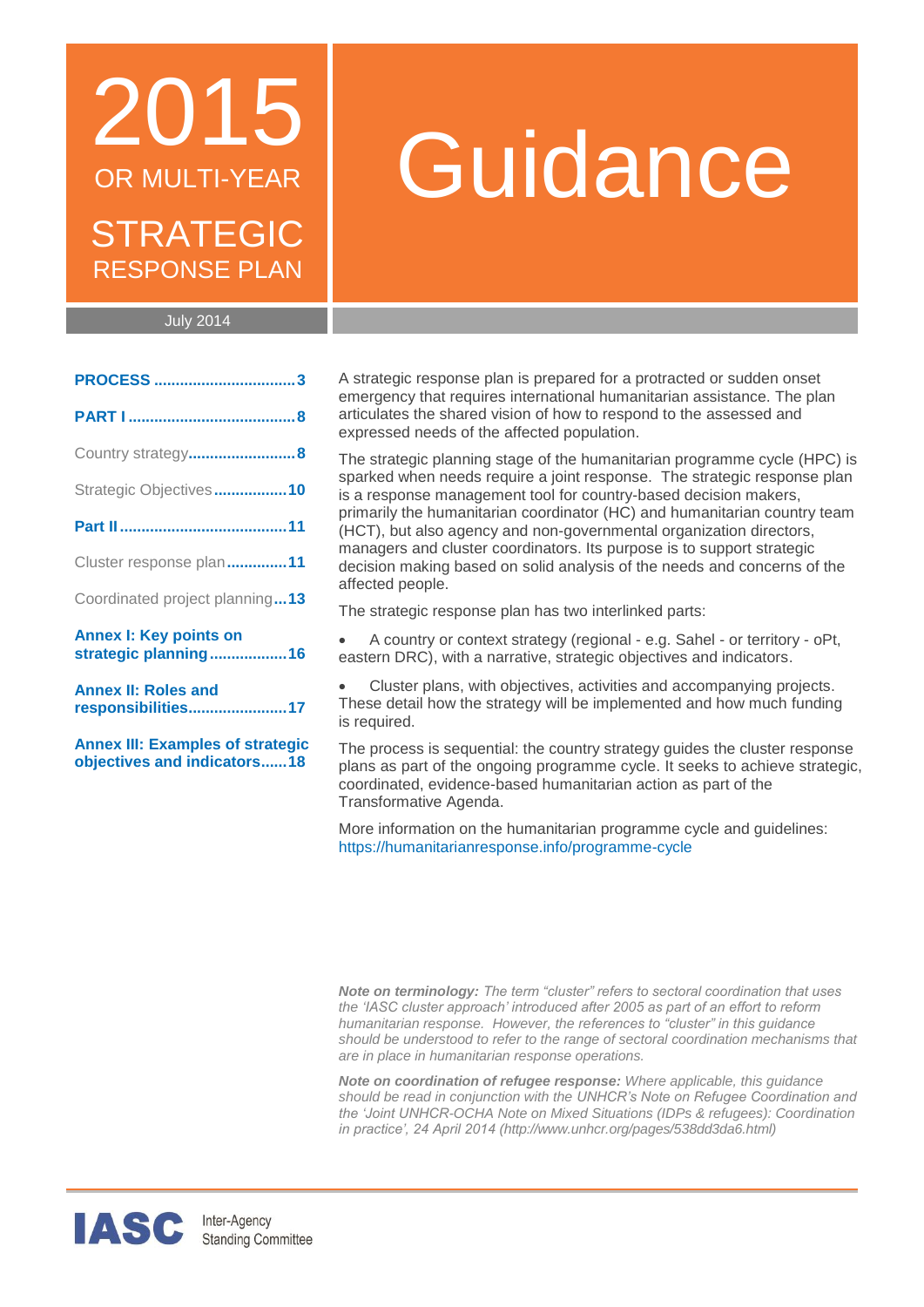### **AT A GLANCE: DEVELOPING A STRATEGIC RESPONSE PLAN**

- **1. Purpose** The strategic response plan is designed to support country-based decision makers. It is a management tool that articulates a shared vision of how to respond to the expressed and assessed needs of affected people. The development of an strategic response plan is a key step in the humanitarian programme cycle and should be carried out *only* when the needs have been understood and analysed through the Humanitarian Needs Overview (HNO) or other joint needs assessment and analysis processes (such as MIRA).
- **2. Structure** The strategic response plan is constructed of two parts:
	- **1.** A top line strategy, with a narrative, strategic objectives and indicators.
	- **2.** Detailed cluster response plans with objectives, activities, indicators and accompanying projects followed by the refugee response chapter.

**3. Process** The strategic response plan is jointly developed by national and international stakeholders, including representatives of affected people. To ensure a robust process the following steps are recommended:

| <b>Consolidation</b><br>1 <sub>1</sub><br>of material                                                                                                                                                                                                                                                                                                                                                                                                                                                      | 2. Strategic response<br>plan workshop                                                                                                                                                                                                                                                                                                                                                                                                                                                                                                              | 3. Intra-cluster<br>working sessions                                                                                                                                                                                                                                                                                         | 4. Using the strategic<br>response plan                                                                                                                                                                                                                                                                                             |
|------------------------------------------------------------------------------------------------------------------------------------------------------------------------------------------------------------------------------------------------------------------------------------------------------------------------------------------------------------------------------------------------------------------------------------------------------------------------------------------------------------|-----------------------------------------------------------------------------------------------------------------------------------------------------------------------------------------------------------------------------------------------------------------------------------------------------------------------------------------------------------------------------------------------------------------------------------------------------------------------------------------------------------------------------------------------------|------------------------------------------------------------------------------------------------------------------------------------------------------------------------------------------------------------------------------------------------------------------------------------------------------------------------------|-------------------------------------------------------------------------------------------------------------------------------------------------------------------------------------------------------------------------------------------------------------------------------------------------------------------------------------|
| The HNO (or other joint<br>needs analysis process)<br>should be reviewed and<br>contextualised in order<br>to develop a response<br>analysis which takes<br>into account:<br>• needs of affected<br>population<br>· protection analysis<br>• gender analysis<br>• capacity of<br>government and<br>external actors<br>• access constraints<br>including security<br>· political considerations<br>• capacity of critical<br>market systems<br>· seasonal cycles<br>• any other country-<br>specific issues | The HC/HCT convenes the<br>stakeholders first to review<br>and validate the response<br>analysis, and then develop<br>a top-line country strategy<br>that includes:<br>parameters,<br>boundaries and<br>assumptions of the<br>response<br>strategic objectives<br>and indicators<br>Relevant clusters work<br>together to agree how to<br>collaborate in designing an<br>effective, integrated<br>approach to each of the<br>strategic objectives.<br>Ensuring shared ownership<br>of strategic objectives<br>through this process is<br>essential. | <b>Cluster coordinators</b><br>together with cluster<br>members formulate<br>cluster response plans<br>and log frames based on<br>the country strategy.<br>These plans should either<br>be developed at a<br>working session or similar<br>forum, or through regular<br>consultations at cluster<br>and inter-cluster level. | The strategic objectives<br>and indicators formulated<br>in the strategic response<br>planare used to inform<br>the development of the<br>joint response monitoring<br>framework, as well as<br>individual agency<br>programmes.<br>The HC and HCT share<br>the country strategy, as<br>appropriate, with relevant<br>stakeholders. |
|                                                                                                                                                                                                                                                                                                                                                                                                                                                                                                            |                                                                                                                                                                                                                                                                                                                                                                                                                                                                                                                                                     |                                                                                                                                                                                                                                                                                                                              |                                                                                                                                                                                                                                                                                                                                     |
| <b>Response analysis</b>                                                                                                                                                                                                                                                                                                                                                                                                                                                                                   | <b>Country strategy</b>                                                                                                                                                                                                                                                                                                                                                                                                                                                                                                                             | <b>Cluster response plans</b>                                                                                                                                                                                                                                                                                                | <b>Monitored &amp; updated</b><br>humanitarian response                                                                                                                                                                                                                                                                             |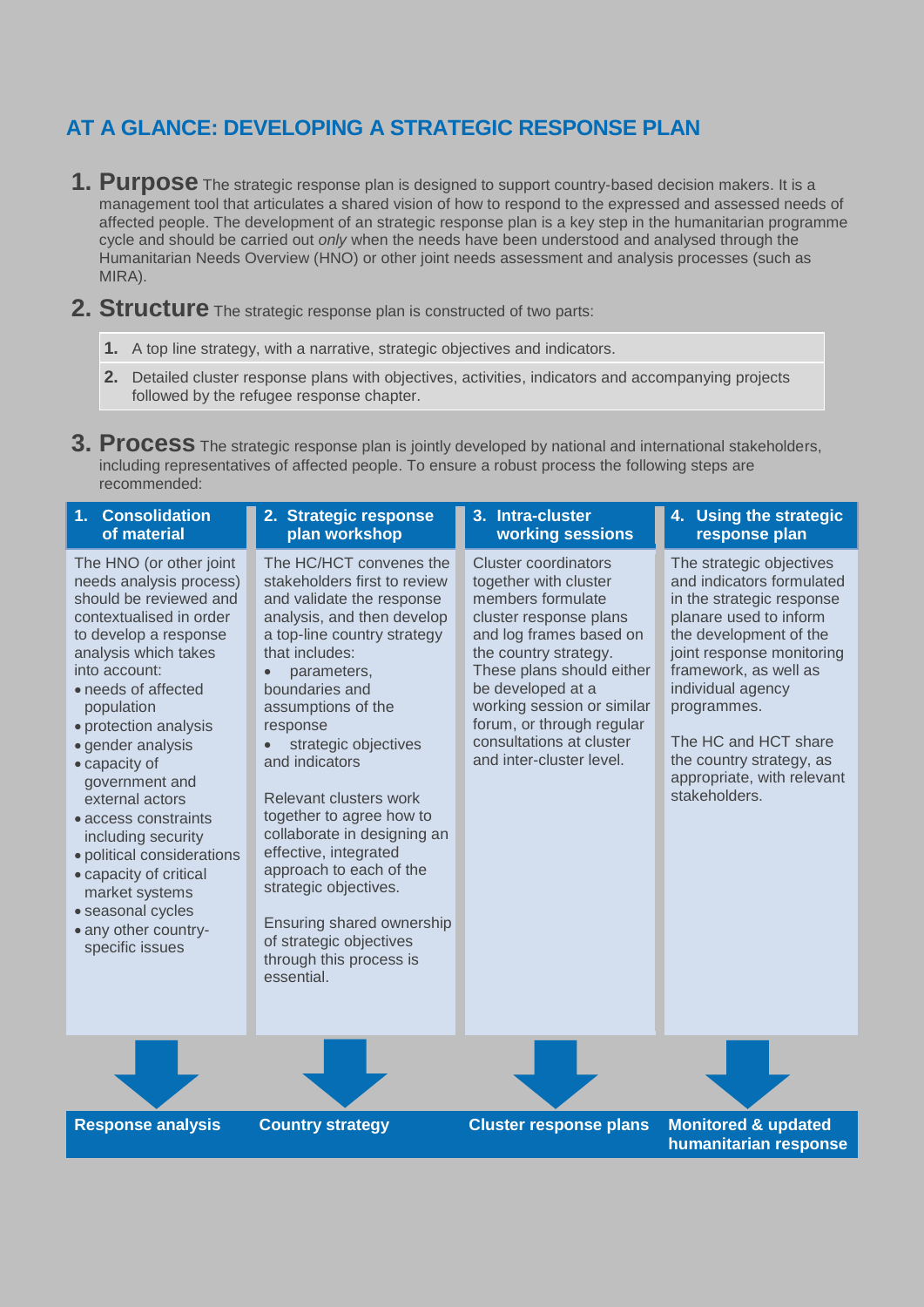### <span id="page-2-0"></span>**PROCESS**

#### Structuring the strategic response plan

Adapt the template to the needs and context of the response to this crisis. Not all sections suggested in the template need to be drafted in every situation and headings may be deleted or added depending on the context.

The minimum information required is the strategic framework (objectives, indicators, targets) and an explanation of how the plan will be carried out. Keep the plan short enough to be readable.

### Ensuring participation and ownership

From the very beginning of the planning process involve representatives from every level of the affected population, 1 and consult national and local authorities as well as civil society and relevant market actors. Listen to them and incorporate their concerns and views into the decision-making and planning process. NGOs are engaged through their representation in HCTs and membership of clusters, but it is also essential to ensure engagement with the full diversity of NGOs in the country, at national and sub-national levels.

#### **Accountability to affected populations (AAP)**

Accountability to affected populations (AAP) means ensuring affected people's views and contributions are effectively integrated into all phases of the HPC. The humanitarian community has collectively committed to improving AAP.

Set about integrating AAP into the Strategic Response Plan in a variety of ways:

- Define objectives and indicators that reflect the expressed perspectives, needs and concerns of the affected population across age groups, gender and other aspects of diversity.
- Include community satisfaction and indicators for quality of services.
- Ensure cluster decisions on setting local standards and beneficiary selection criteria are context-based.
- Ensure representation of the affected population is decided through community consultation.
- Commit to including community-based organizations and local communities in monitoring.
- Commit to sharing objectives and results of the response with communities (examples include using radio spots, local websites and public forums to inform communities).
- Make the strategy available/accessible to the affected population in their local language.

Establish a regular dialogue between international humanitarian actors and national stakeholders; this will often happen in existing structures/ meetings and should not involve additional work. This engagement may be direct, or through their membership of clusters and other mechanisms such as NGO forums or national structures.

Groupings of clusters or similar structures, potentially led by members assigned by the HCT, can also focus on the formulation of plans on how to meet strategic objectives as well as regular monitoring of strategic objectives to take any remedial action. Where there is a UN political or peacekeeping mission, invite mission personnel to participate in the planning process, as appropriate.<sup>2</sup>

A workshop including all stakeholders is usually seen as the best platform to inform and discuss the findings of the humanitarian needs overview, situation, market analyses and the response analysis with the humanitarian community as a whole. This is also a good forum for delineating the scope and strategic objectives of the strategic response plan in a setting that builds consensus, commitment and

 $\overline{a}$ 

#### **For a multi-year approach, consider:**

- Degree of political stability.
- Sufficient information on crop cycles.
- Livelihood and market analyses.
- Iterative contingency planning process.
- Forecasting.
- Trends in national capacity.
- Environmental factors including climate change.
- The likelihood of humanitarian needs continuing to exist in the years covered by the plan.
- A context in which preparedness and resilience actions are possible.
- Sufficient monitoring methods are in place.

ownership. Humanitarian country teams may of course choose other arrangements, such as short working sessions or integrating the workflow into their regular meetings/schedule.

<sup>1</sup> For further information please refer to IASC Commitments to AAP and the Transformative Agenda Protocol (Operational Framework) on AAP.

<sup>&</sup>lt;sup>2</sup> See the 'UN Policy on Integrated Assessment and Planning', 9 April 2013. See also IASC Principals guidance on risk analysis and the role of HCs and HCTs, 'UN Integration and Humanitarian Space: Building a Framework for Flexibility', July 2013.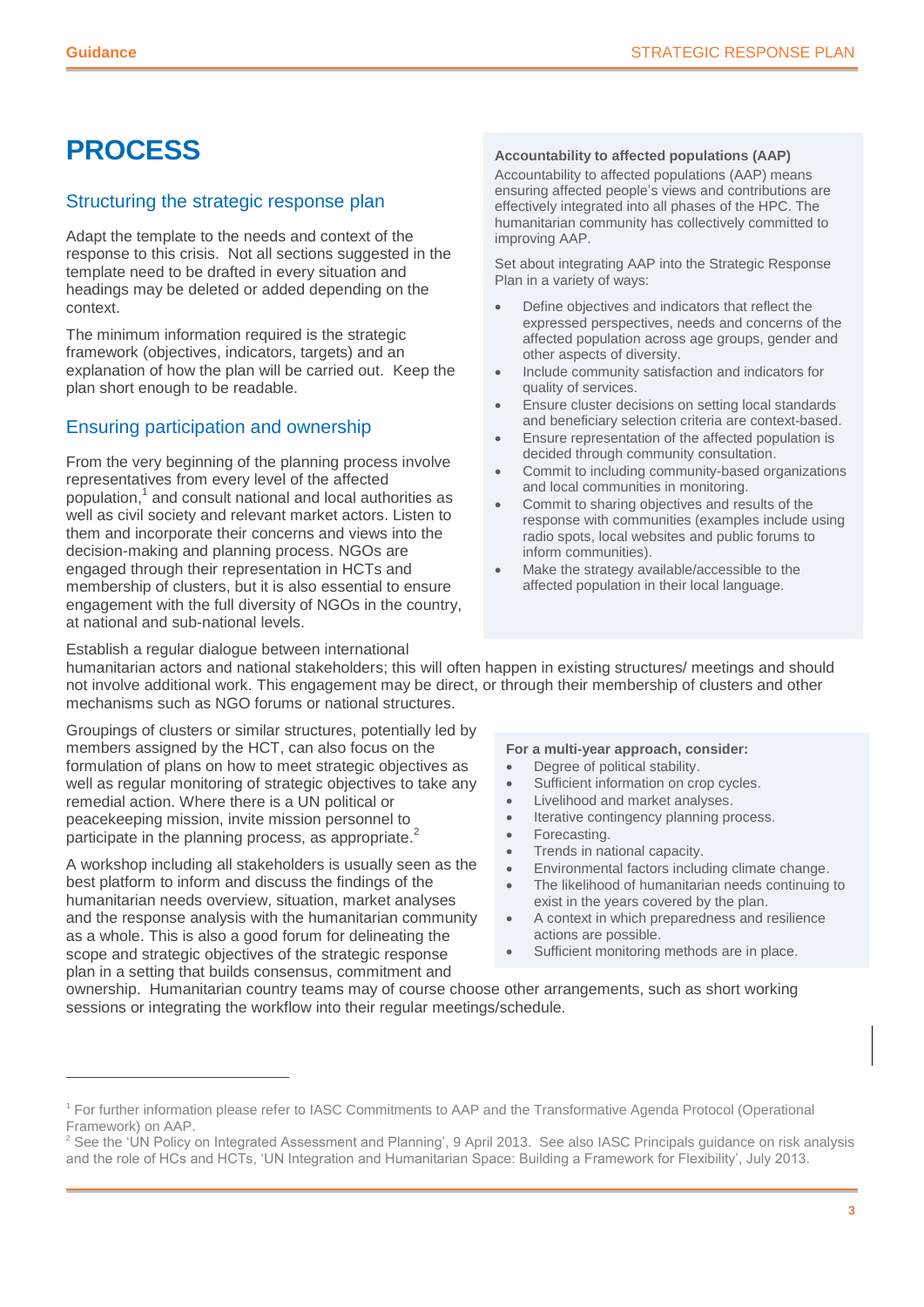### Timeframe for the process

The HC decides the calendar for managing the process. Timelines will differ based on the circumstances under which the SRP is being developed. The general expectation is that in sudden-onset emergencies the strategic planning process is completed 30 days after the preliminary response plan. In protracted crises the needs-based strategic planning (HNO/SRP) process takes around 3 months. It may be useful to allow sufficient time for out-ofcountry stakeholders such as agency HQs to input into the draft plan.

### Timeframe for delivery of the response

For both sudden-onset and protracted crises the HCT will decide in advance on an overall timeframe for delivery of the strategic response plan as this will directly affect the shape of the strategy.

The timeframe of a plan may start before or after January if it needs to take into account national/government planning, or the timing could accommodate the country's hazard cycle or harvest. Develop a multi-year plan if needs and planned responses change only slightly from year to year, or if they justify raising resources for multiyear programming of preparedness or resilience-building actions.

While the timing may differ, the sequence of processes/products remains the same. An humanitarian needs overview is developed first, followed by the country strategy. The strategy governs development of cluster plans and accompanying projects.

### Connecting the humanitarian needs overview<sup>3</sup> with the strategic response plan

The humanitarian needs overview is the foundation for the strategic response plan. A fully developed humanitarian needs overview provides a comprehensive analysis of the magnitude of the crisis and patterns of humanitarian impact, and culminates in the identification of the most pressing humanitarian needs. These needs are in a sense the key issues that the strategic response plan addresses.

The international humanitarian system will not respond to all needs highlighted in the HNO for a wide range of reasons, including the fact that a proportion of humanitarian needs will be addressed by the government, and that there may not be adequate response capacity in-country to address all needs. For this reason, the HC and HCT define parameters for the response and the focus areas for response and clearly articulate what the international humanitarian community aims to do. This will be articulated through the response analysis, which is perceived as the core of needs-based strategic response planning.

Key findings from the humanitarian needs overview process inform the strategic response plan. They help set the strategic objectives and response boundaries, articulate the links between the humanitarian and longer term development response, determine main actions, influence choice of indicators, and coordinate project planning.

### Response Analysis

A response analysis follows the review, validation and analysis of the needs. It means deciding what to do, once the HC/HCT has a clear perception of needs and of the operational context. It also requires an analysis of the causes of the problem, in order to decide on an appropriate response.

Maintaining this two-step approach by firstly, looking exclusively at the needs of the affected population as laid out in the humanitarian needs overview and, secondly, analysing the needs in view of the operational environment, capacities etc., gives the humanitarian community a clearer view of the situation. After this, the potential scope of the response is determined.

The response analysis takes into account that most needs require a multi-sectoral integrated approach and include the issues presented in the operational environment annex to the HNO.

A response analysis should also highlight actual and perceived neutrality, impartiality and independence of humanitarian actors in the context of how they may affect the response, and whether any corrective measures are to be considered in this regard. 'Do no harm' considerations for the response should also be indicated.

<sup>&</sup>lt;sup>3</sup> For guidance and templates for the humanitarian needs overview, go to: https://humanitarianresponse.info/programme-cycle/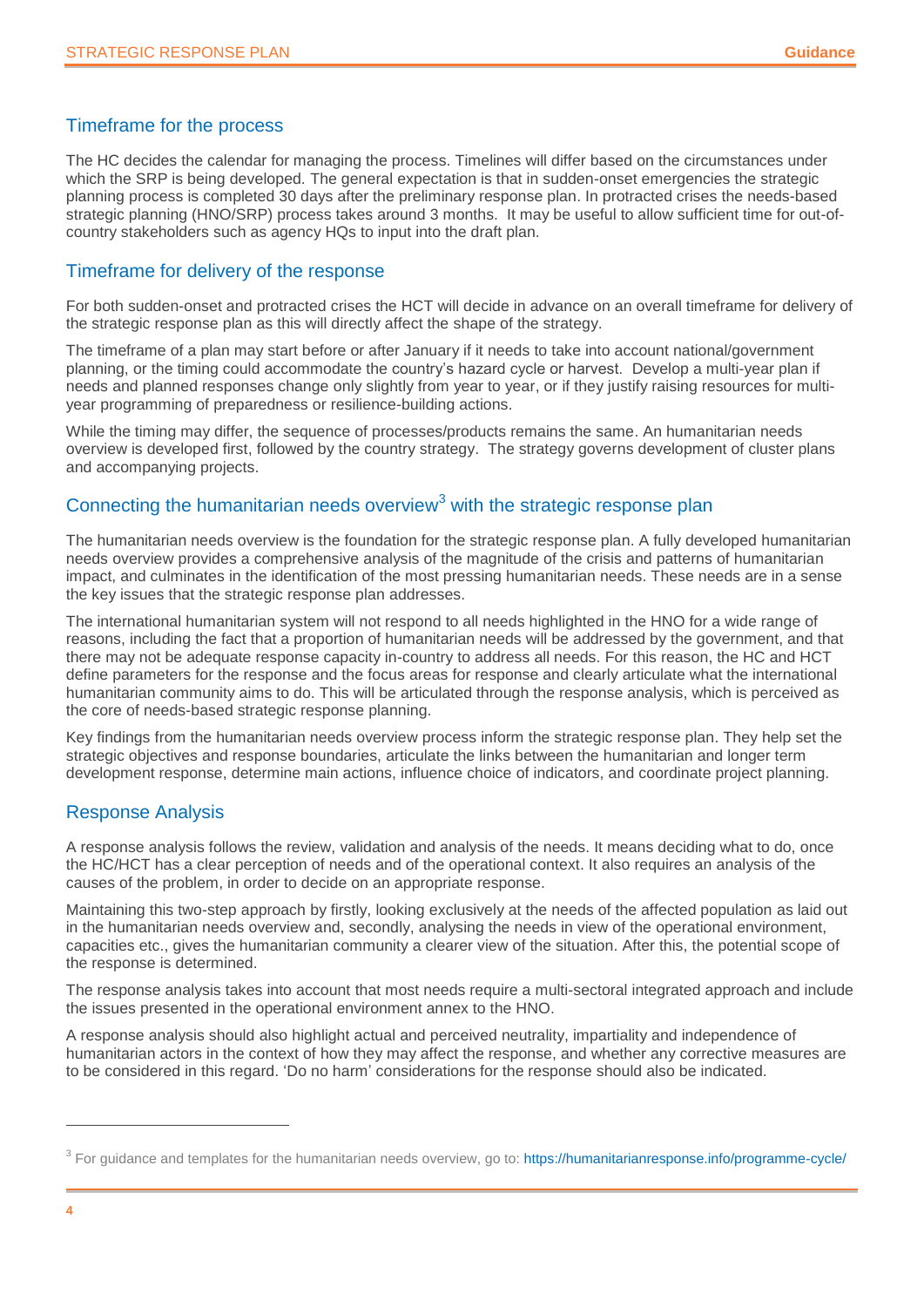Based upon the response analysis, the HCT presents the scope and top-line strategy of the response, which in turn informs inter-cluster and cluster strategies.



### Bridging humanitarian strategies with recovery and development plans

Ensure that the strategic response plan is coherent and connected with national recovery, durable solutions and development frameworks existing in the country. This may include a United Nations Development Assistance Framework (UNDAF) developed jointly with the national government, or a specific UN recovery or transition plan. Also consider national frameworks developed independently by the government, such as poverty reduction strategies, social safety nets, sustainable development strategies, compacts and transitional results frameworks. Articulate the interface between the humanitarian and the development processes. Use thehumanitarian needs overview--its analysis of context, risks, structural vulnerabilities and underlying factors, and its unpacking of root causes for the crisis--to determine where humanitarian, recovery and development plans can complement each other. These synergies will be greater if members of both the humanitarian and development teams are part of the markets, livelihood and reponse analysis processes.

Experience indicates that failure to establish and articulate synergies and distinctions between different planning frameworks is a recipe for missed planning opportunities and generates confusion over the planning process, roles, responsibilities and accountability. Therefore, think through and articulate issues like the ones below when developing the strategic response plan:

- (i) Which relevant programmatic frameworks already exist in the country to guide humanitarian, recovery and development interventions?
- (ii) How can the HCT best coordinate and interface with national partners and their plans?
- (iii) What is the tipping point when transitioning from humanitarian assistance to recovery and longer term development assistance?
- (iv) Which coordination structure has the responsibility for developing and/or monitoring implementation of each programmatic framework and how does the strategic response plan feed into or build on these?
- (v) What implications do other existing plans have on design, implementation and monitoring of the strategic response plan?
- (vi) How can the strategic response plan explain, simply and clearly, the link between humanitarian response and national and development plans?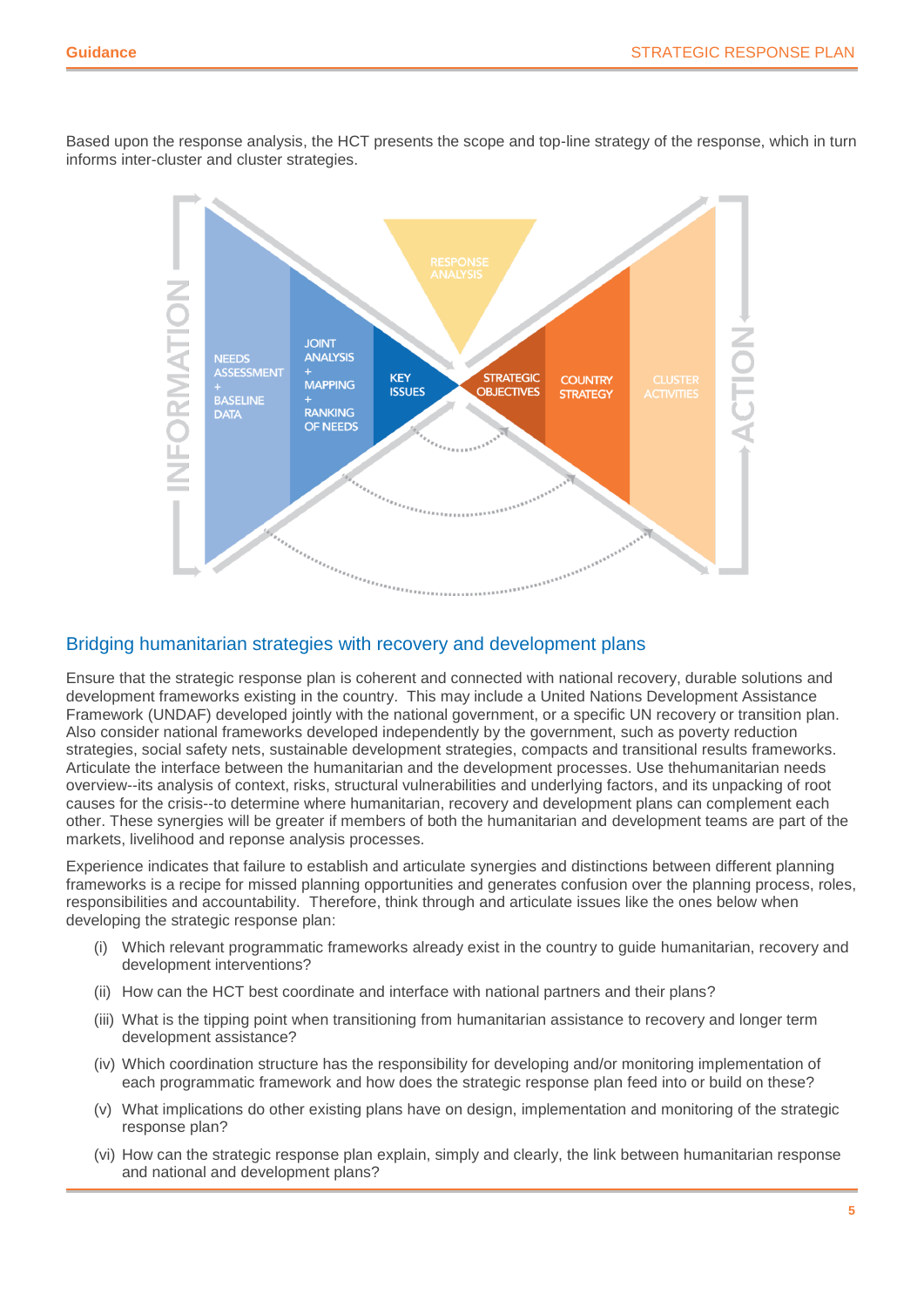### Leadership, roles and responsibilities in producing an strategic response plan

Roles and responsibilities of the HC/HCT, OCHA, the inter-cluster coordinator and cluster coordinators during the strategic response plan process are outlined below. Ensure that all involved actors understand the details. A smaller inter-agency group under the HCT can assist in developing the strategic response plan and ensure consistency and linkages between various stages of the process.

The UNHCR Representative leads on refugee preparedness and strategic response in partnership with members of the HCT and government and development agencies. The Representative will ensure that the refugee response plan (RRP) is an integral yet distinct part of the overall SRP.

#### **HC/HCT**

The HC leads the strategic planning process and, together with the HCT, defines the overall vision and focus for humanitarian action. The HC/HCT should ensure the strategy is based on a thorough and consultative protection analysis and reflects the needs and concerns of the affected population.

| <b>OCHA / Inter-cluster Coordinator</b> |                                                                                                                                                                                                                                    |                        | <b>Cluster coordinator</b> in consultation with cluster members                                                                                                                                                                              |
|-----------------------------------------|------------------------------------------------------------------------------------------------------------------------------------------------------------------------------------------------------------------------------------|------------------------|----------------------------------------------------------------------------------------------------------------------------------------------------------------------------------------------------------------------------------------------|
| $\bullet$                               | Coordinates agreement around planning figures (for IDPs,<br>refugees, host families and other vulnerable groups)<br>established by the clusters/HCT.                                                                               | $\bullet$              | Collaborates with other clusters and humanitarian actors<br>to ensure a holistic approach--inclusive of regular<br>communication and feedback with all humanitarian<br>partners--to achieving strategic objectives.                          |
| $\bullet$                               | Facilitates the development (or revision) and subsequent<br>monitoring of the strategy and leads the process up to the<br>production stage, including development of a timetable<br>and organizing a dedicated meeting of the HCT. | $\bullet$              | Explains the process, and gives and seeks continuous<br>feedback to cluster members throughout the whole<br>process.                                                                                                                         |
| $\bullet$                               | Prepares a draft country strategy (strategic objectives and<br>indicators) based on HCT decisions and inputs from<br>agencies and clusters.                                                                                        | $\bullet$              | Takes part in the development of the strategic response<br>plan (reviews the guidance, adapts templates, agrees to<br>timelines, etc.).                                                                                                      |
| $\bullet$                               | Facilitates as needed, bringing together relevant clusters<br>to ensure a collaborative multi-sectoral approach to the<br>achievement of strategic objectives, that takes into                                                     | $\bullet$              | Provides the HCT with inputs for the country strategy as<br>needed, and reviews the overall strategic response plan<br>as required.                                                                                                          |
| $\bullet$                               | account cross-cutting issues.<br>Supports clusters as needed in identifying cluster<br>objectives and activities (and accompanying projects) and<br>in ensuring that they are in line with the strategic                           |                        | Drafts cluster objectives and activities to fulfil the cluster's<br>part of the strategic objectives; ensures cross-sectoral<br>collaboration and the mainstreaming of protection <sup>5</sup> and<br>incorporation of cross-cutting issues. |
| $\bullet$                               | objectives.<br>Finalizes the strategic response plan (country strategy<br>and cluster plans) in coordination with agencies and<br>clusters, and submits it to the HC and HCT for approval.                                         |                        | Promotesthe undertaking of appropriate consultations<br>with affected populations by cluster members during all<br>phases of the cycle.                                                                                                      |
| $\bullet$                               | Keeps a complete and up-to-date 'who does what where<br>(when)?' (3 or 4Ws) database to better identify coverage,<br>gaps and overlap based on inputs by the clusters.                                                             |                        | Prepares an internal division of labour, oversees the<br>peer-review process for the selection and classification of<br>projects, and supports the HC in the review and<br>endorsement of projects.                                          |
| $\bullet$                               | Cross-checks and, if needs be, relays funding information<br>obtained locally from donors or agencies to the Financial<br>Tracking Service (FTS). <sup>4</sup>                                                                     | $\bullet$<br>$\bullet$ | Updates 'who does what where (when)?' (3 or 4Ws)<br>database to better identify coverage, gaps and overlap.<br>Engages with cluster members to ensure the preparation                                                                        |
| $\bullet$                               | Facilitates the preparation of a response monitoring<br>framework, for tracking results and measuring progress                                                                                                                     |                        | of the response monitoring framework.                                                                                                                                                                                                        |

4 [fts@un.org;](mailto:fts@un.org) http://fts.unocha.org

towards strategic objectives, throughout the year.

<sup>5</sup> http://www.globalprotectioncluster.org/en/areas-of-responsibility/protection-mainstreaming.html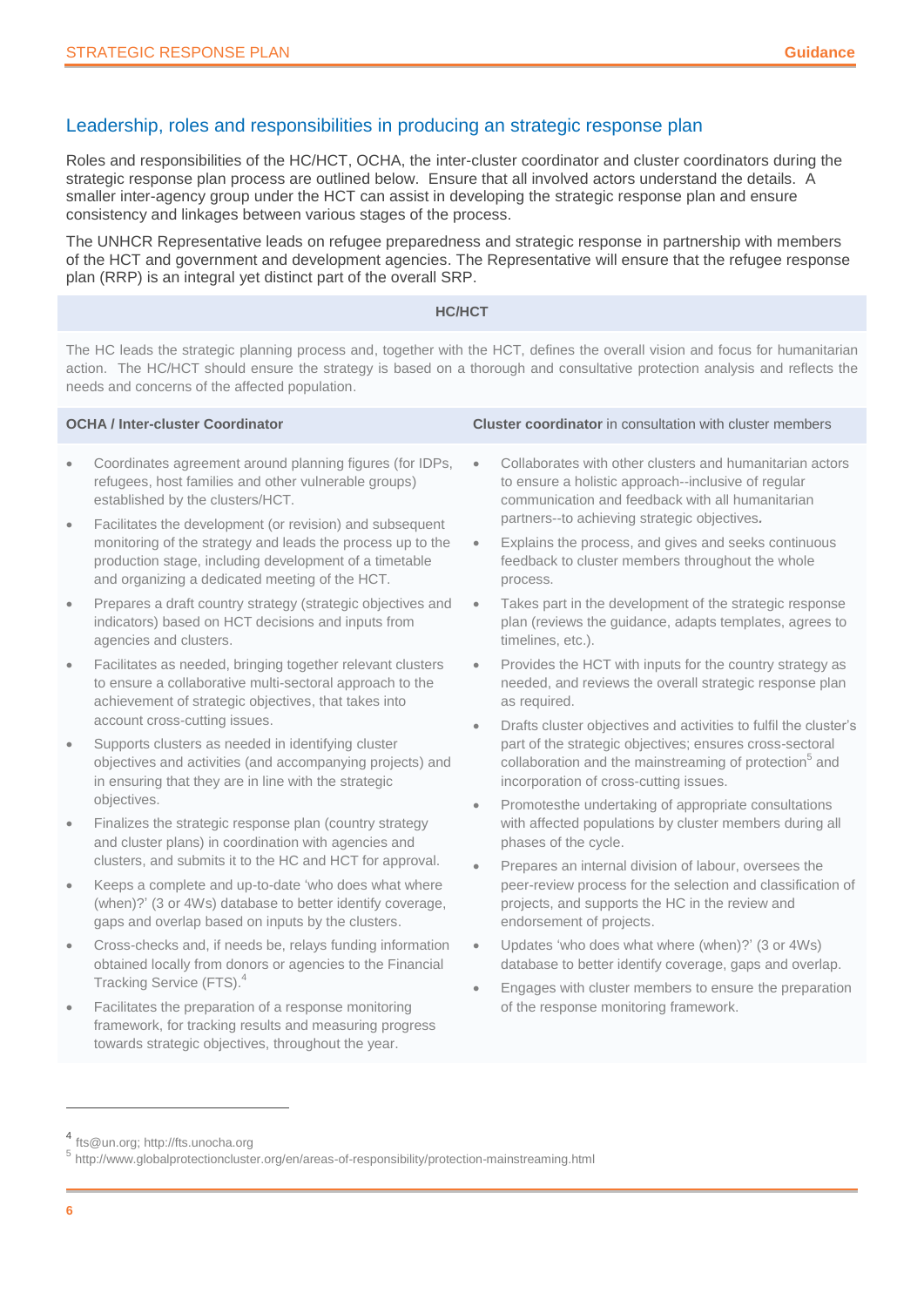### Flowchart of strategic response planning decisions

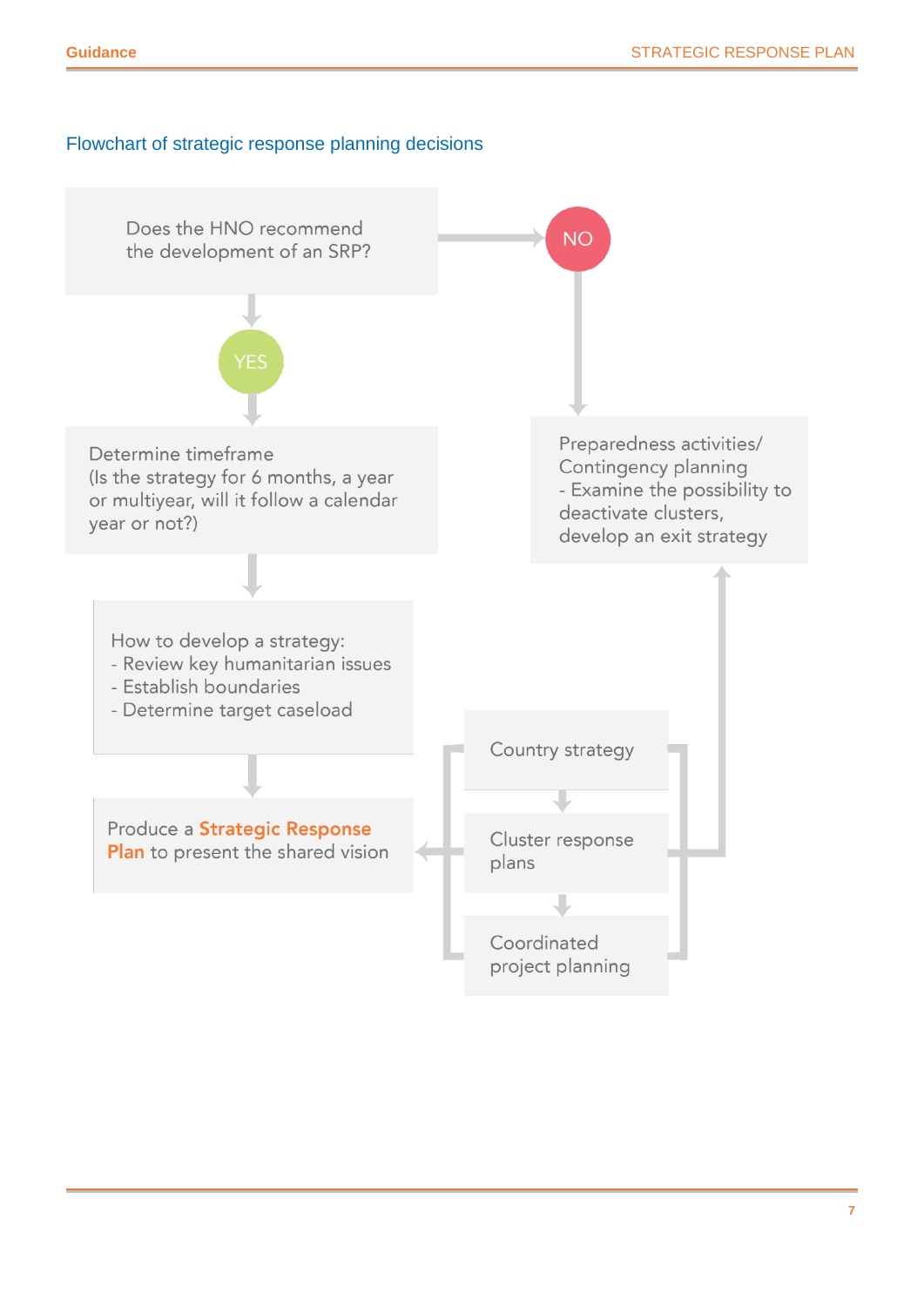### <span id="page-7-0"></span>**PART I**

### <span id="page-7-1"></span>**COUNTRY STRATEGY**

### Effective strategic planning determines the direction in which the humanitarian community will go, the actions that will ensure progress and the way participating organizations will know if they are succeeding.

The strategic response plan is a response management tool for ensuring that independent humanitarian actors are working towards the same goals, and for assessing and adjusting the humanitarian community's course of action when responding in a volatile environment. The process is also 'strategic' because it addresses the situation at the highest level of action through the highest level of coordination. The sections below elaborate on these steps.

First, here are some quality standards to help develop your strategy.

### How do you design a good humanitarian strategy?

- **Involve all.** Ensure that all actors are involved in the planning and understand the evidence base from which the plan derives (through an strategic response plan workshop, followed up with regular communication and information about the process).
- **Base it on needs.** Let the strategy be informed by the identified humanitarian needs informed by a protection analysis, and a well-grounded livelihood and market analysis.
- **Set boundaries.** Reflect on the issues raised by the humanitarian needs overview and identify the boundaries and target population. This will undoubtedly require hard choices to be made; the humanitarian community can never meet all needs.
- **Check response capacity.** Assess needs in the context of the operational environment and capacities.
- **Draw a line.** Many protracted crises occurr in contexts of general poverty and deprivation, where humanitarian needs can be detected anywhere. The strategy must draw the line and be clear about what it will address, and what it will omit.
- **Classify it.** The humanitarian imperative demands that the humanitarian community identify and address the most severe needs first, whether these are time-bound, determined geographically, defined by population groups, sectors, issues or whether they fall into any other category.
- **Keep it simple.** Avoid using complicated language or UN/NGO jargon. Language should be clear, simple and easy to translate.

### Framing the strategy

To help set the parameters of the strategy, consider the following steps:

**Review the issues of concern** of the affected population and the inter-sectoral analysis in the final humanitarian needs overview. These will determine the course of response operations.

**List planning assumptions.** Unexpected events or external factors—such as an economic recession, a fastbreaking health crisis (like cholera) or a flare-up of armed conflict—may impact humanitarian operations and subsequently necessitate revision of the plan. Consider how to adopt a robust yet flexible approach, which can be adapted following significant unforeseen events. List the major variables or factors and outline any key projections about the needs and concerns of the affected population. For example, judging by historical patterns, the number of people affected by food insecurity might increase mid-year, or the number of refugees might decrease.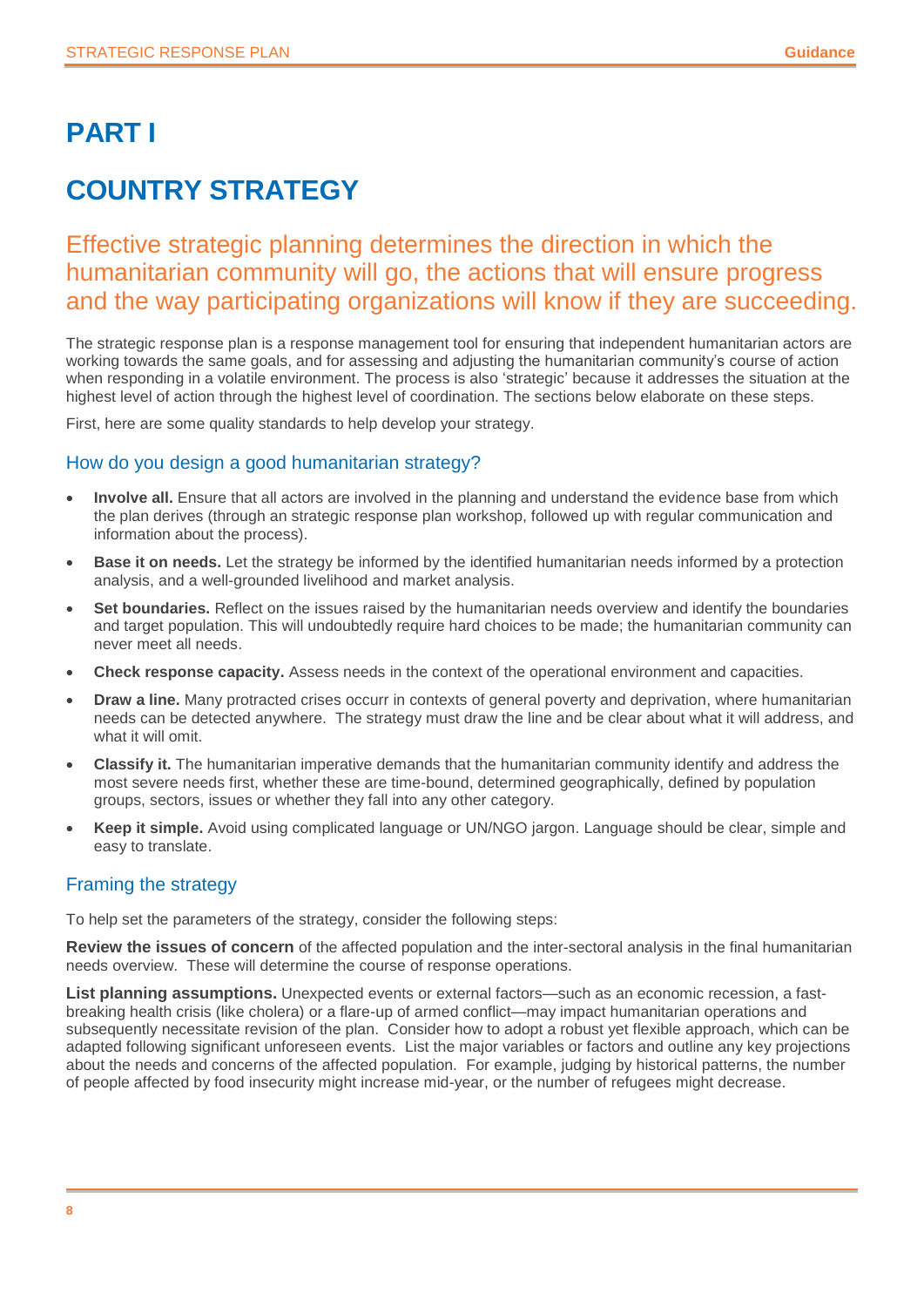**Establish the scope or boundaries** of the collective humanitarian response. This is essential as humanitarian actors cannot cover all the needs in country, particularly in contexts of chronic vulnerability and poor social services. Boundaries can be geographic, demographic, sectoral, temporal, or other measures of vulnerability to draw the line between what the HCT must achieve (which is included in the strategy) and what is achieved at a later stage or by others. Previous funding coverage or future funding forecasts and capacity are not factored into the scope of the strategy. In other words, it is not trimmed to match expected funding.

**Take into account the needs being addressed by government and non-humanitarian actors**, including national recovery plans, UNDAF, poverty reduction programmes, or bilateral aid programmes.

**Establish intervention criteria** which will help determine when and where to intervene. Vulnerability, analysis, threshholds, the combination of crisis factors and cost efficiency all come under this category.



Establish start up times, including capacity requirements, planning and funding for response interventions.

Determine the target population<sup>6</sup> (number, type and location of people to be helped, perhaps broken down by cluster/sector). Remember that people in need are identified earlier in the process, and therefore planning assumptions might vary.

**Examine cross-sectoral opportunties** and ensure that the strategy enables cross-cluster collaboration on targeting criteria or response modality where appropriate.

**Describe the classification within the response**: it can be time-bound [example: now vs later], geographical [example: east vs west], seasonal [example: before planting season vs after], a specific group within the population, or whatever criteria is most relevant within the context.

**Make sure the discussion does not become clustercentric and that due visibility is given to protection and other cross-cutting issues** and concerns: for example, environment, disability, HIV/AIDS and mental health, among other issues relevant to the context.

**Ensure gender and age-sensitive planning** permeates the strategy. This approach will promote equitable participation and fair distribution of humanitarian benefits.

**Base the strategy on a sound protection analysis** including a disaggregated analysis of risk: what are the threats (their source and how they are manifested), who is vulnerable to these threats and why, what means do people have to mitigate them?

**Make sure the strategy builds resilience**<sup>7</sup> by supporting the coping mechanisms and capacities of affected people.

 $\overline{a}$ 

Resilience focuses on the ability of households, communities and systems to withstand, adapt to and recover from stresses and shocks. Communities and households are resilient when they are able to meet their basic needs in a sustainable way and without reliance on external assistance. Resilience is therefore a goal, rather than an approach or activity in itself. Resilience can be strengthened by the use of empowering approaches such as cash transfers, emergency employment schemes and supporting national service providers to get back on their feet. Disaster risk management, conflict-sensitive programing, peacebuilding and climate change adaptation are also recognized by many governments and partners as key strategies to build resilience. Strengthening the resilience of communities and households can boost social cohesion between people and increase the impact and cost effectiveness of humanitarian aid.

Aim to reduce chronic vulnerability. 'Do no harm' considerations should inform the response strategy.

 $^6$  For some activities (e.g. advocacy) it may be difficult to identify the exact target caseload. The reason for missing figures in these cases should be explained in the strategy.

<sup>7</sup> Guidance can be found in the IASC Perspective on 'A resilience Based Approach to Humanitarian Assistance'.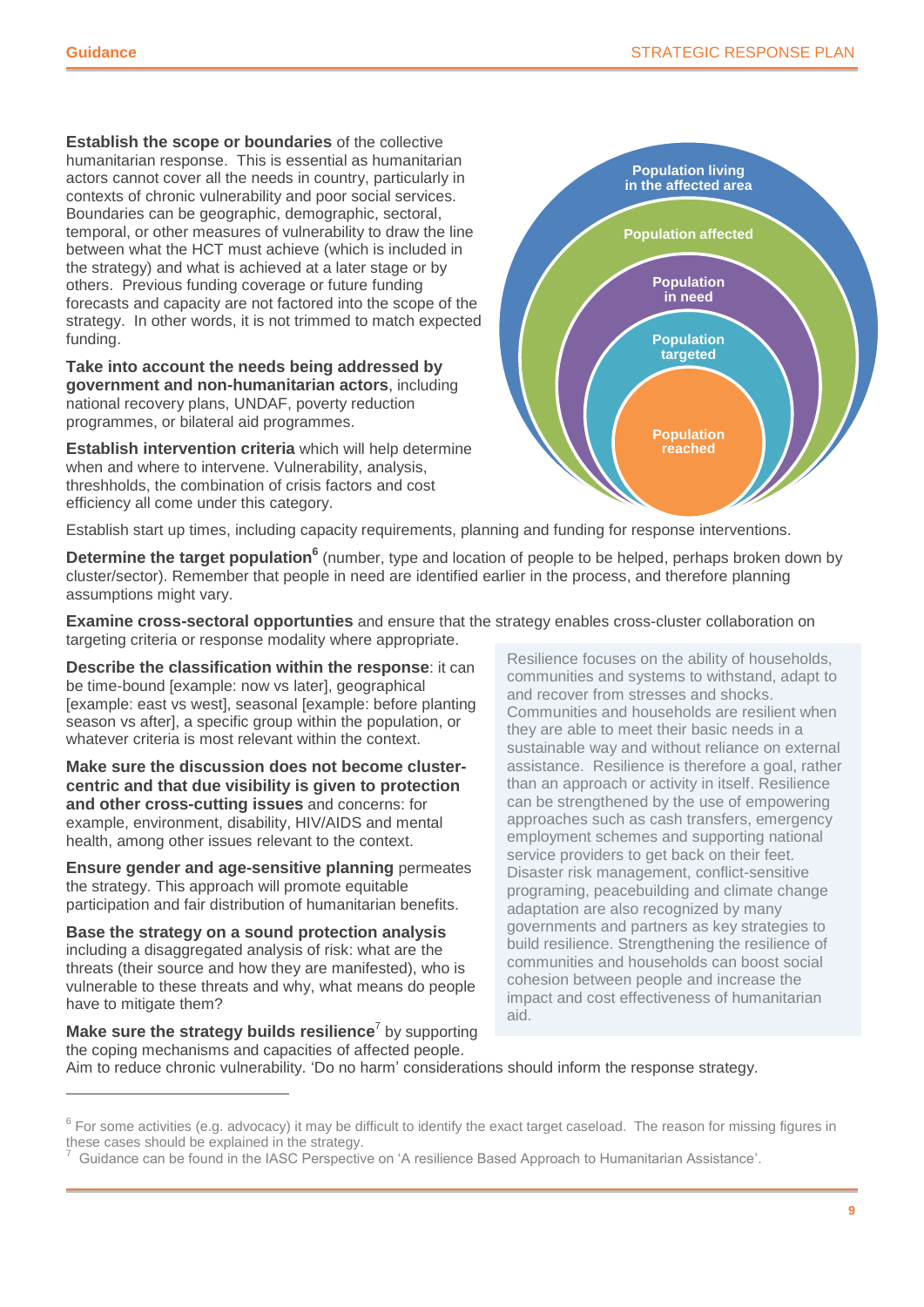### <span id="page-9-0"></span>**STRATEGIC OBJECTIVES**

- 1. Make three to five strategic objectives for the SRP. It is not necessary to choose an indicator per cluster to ensure all humanitarian action is covered. The selection is made in-country, according to criteria agreed to within the HCT. A strategic objective is a higher-level, medium-term result or change the humanitarian community aims to achieve over a specific period.
- 2. Strategic objectives, with indicators and targets to match, are pivotal to planning and programming. Each one provides a strong focus and the means for organizations to measure throughout the period of the plan whether they are achieving their aims.
- 3. Formulate each objective in a way that indicates:
	- $\triangleright$  What should result from the action
	- $\triangleright$  Who will benefit from it
- 4. Indicators with appropriate targets will measure progress towards achieving the objectives. They will need to be agreed by the HCT in close coordination with the inter-cluster coordination group (ICCG). Cluster activities are there to explain what needs to be done to achieve the objectives.
- 5. The strategic objectives are higher level than the cluster objectives, and consequently there should be a strong vertical relationship between the two. A cluster objective must contribute to the strategic objectives. Avoid abstract strategic objectives. An example of a poorly formulated objective might be 'prepare for and respond to emergencies in time'.
- 6. For multi-year strategies, strategic objectives may span the entire period of the plan (with phased indicators measuring yearly results), or be phased themselves in a multi-year sequence.
- 7. Tie each strategic objective to three to five indicators, with accompanying targets and relevant baselines. Strategic indicators are **outcome-level indicators,** for example 'percentage of global acute malnutrition in [location]'. They specify *how* the humanitarian community intends to measure progress towards strategic objectives. It is not necessary to choose an indicator from every cluster or crosscutting issue in order to represent all humanitarian action.

See example of strategic objectives and indicators in annex 2.

### Endorsing the strategy

The HCT will need to assign clear responsibilities to individuals or groups for review of the final document. Make sure that all stakeholders understand the process and timelines. The ultimate responsibility for determining the direction of the response lies with the HC, who endorses the final country strategy in consultation with the HCT.

Once the strategy has been endorsed, it governs the substance of the cluster response plan and the stages of coordinated project planning. It is is published, implemented and monitored, and, if necessary, revised.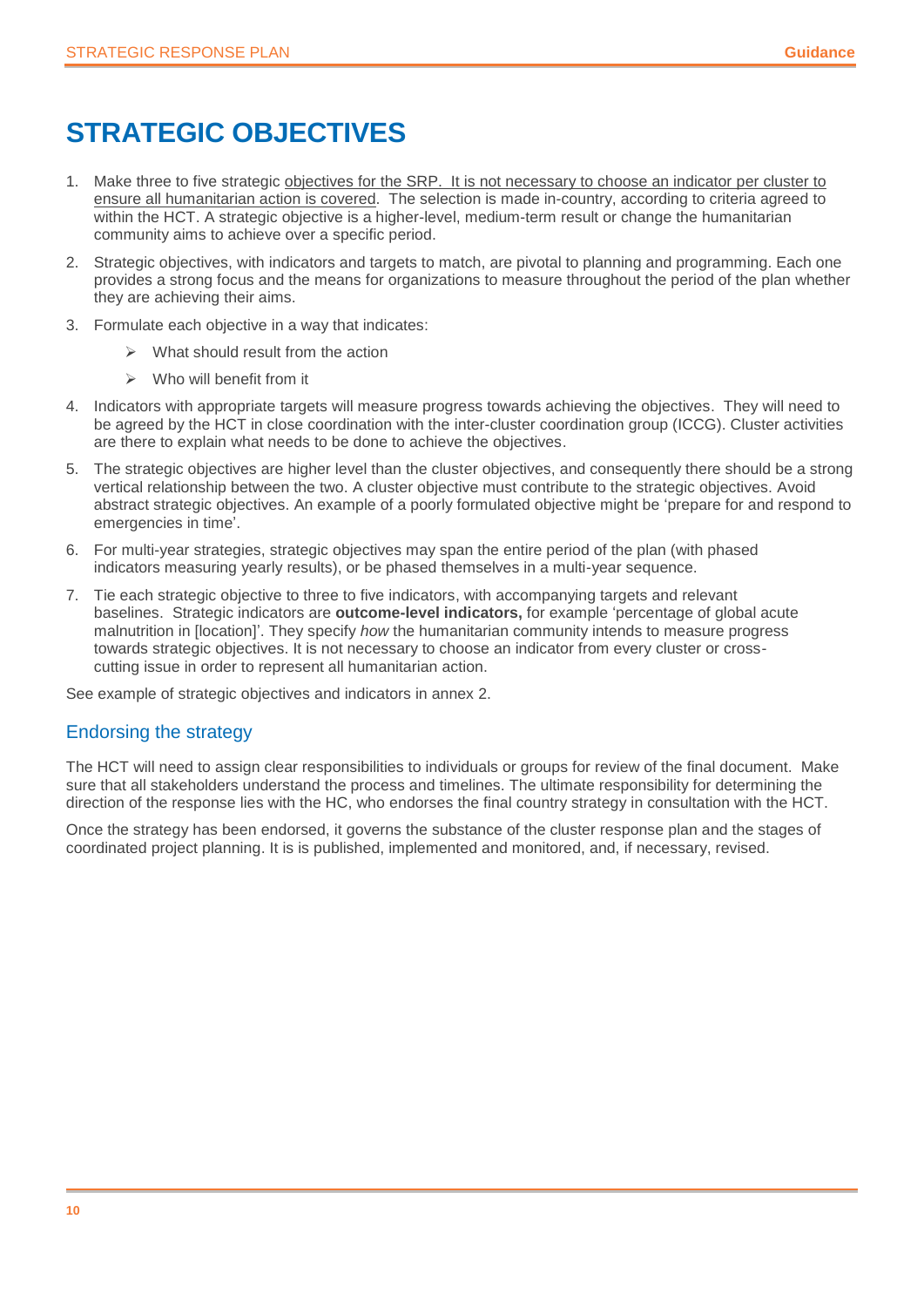### <span id="page-10-0"></span>**PART II**

### <span id="page-10-1"></span>**CLUSTER RESPONSE PLAN**

The first step in drawing up cluster response plans is to hold an inter-cluster meeting. Use this meeting to clarify how clusters jointly respond to strategic objectives. Starting out with a collaborative approach can facilitate actors in working closely together througout the process.

Each cluster then develops a plan, which corresponds with the overall strategy and outlines the cluster's plans for protection mainstreaming.<sup>8</sup> Cluster coordinators convene with partners and other relevant actors to determine cluster objectives in light of the strategic objectives, and identify activities, which will fulfill the cluster objectives.

Subsequently, clusters finalise the cluster objectives, list activities and agree on a division of labour as the basis for coordinated project planning (see next section). Circulate the cluster objectives, along with their indicators and activities to partners for comments, before finalising the individual cluster plan for presentation to the inter-cluster coordination group and the HC/HCT for review.

### Cluster objectives

Based on the strategic objectives and the humanitarian needs overview, each cluster agrees on three to five cluster objectives and activities to be carried out within the timeframe of the plan. Apply agreed boundaries in order to set the limits of cluster objectives and determine the number and categories of people to be reached. Findings from the joint analysis section of the humanitarian needs overview and the response analysis can be reintroduced here to help establish boundaries (geographic, needs-based, or other).

Make sure that cluster objectives articulate **the outcome or result** that the cluster intends to achieve. For example, 'Incidence of communicable diseases reduced among IDPs living in x, y, z' (this is results-oriented). Avoid formulating cluster objectives as activities. Activities are described separately under each cluster objective. The outcome-level objectives are accompanied by up to three specific, measurable indicators with accompanying targets and relevant baselines. At least one indicator should be at the outcome level. Outcome indicators demonstrate that the achieved short- to medium-term effects of a cluster's collective outputs are being achieved.

### Cluster activities

 $\overline{a}$ 

Develop activities that correspond to the analysis of needs and concerns of the affected people. Specify the actions, beneficiaries, locations and targets necessary for each cluster objective. This makes the strategic response plan more concrete, and justifies the accompanying projects. Let the following also guide the development of activities:

- Set out the approach and actions required to ensure the neutrality, impartiality and independence of the response.
- Set out 'do no harm', and 'build back better' aspects of the response strategy, promote environmental sustainability, and ensure a focus on the most vulnerable when formulating activities.
- Create activities that respond to the distinct needs of women, girls, boys and men. Justify any focus on one of these groups.
- Cluster activities should be informed by the results of the assessments jointly carried out with affected populations and in line with an age, gender, or other diversity approach.
- Cluster activities should be informed by an environmental analysis to both integrate in environmental factors impacting on affected populations into planning, and ensure that activities do not exacerbate existing environmental problems.
- Ensure linkages across clusters where needed for multi-sectoral response (e.g. in a cholera response or community-based activities).

<sup>&</sup>lt;sup>8</sup> http://www.globalprotectioncluster.org/en/areas-of-responsibility/protection-mainstreaming.html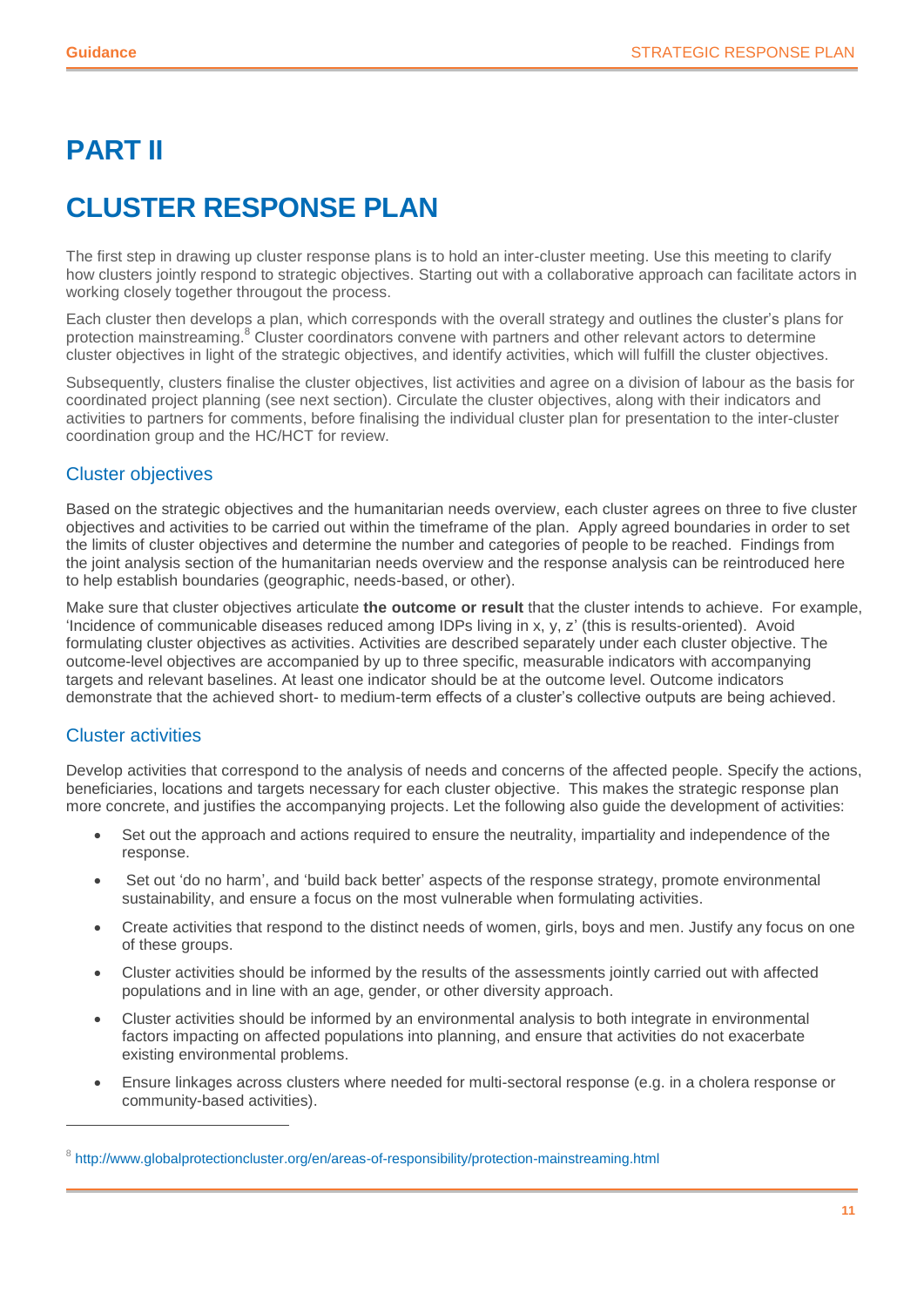- Activities do not need to be strictly 'life-saving' although life saving should certainly be the priority. They can also support response operations (e.g. coordination), or avert irreversible harm in a time-critical way (e.g. crop pest prevention).
- Design resilience- and early recovery-enhancing activities, which enable communities to resist future shocks and reduce dependence on aid. Early analysis can lead to the development of activities for the protection of livelihoods.
- Keep an overview of activities planned by all the partners within your cluster and seek synergies with other clusters to the extent possible to avoid duplication, ensure a holistic response plan, and to ensure even coverage.
- Be explicit about the approximate proportion of men, women, boys and girls who will benefit. This sets a basis for demonstrating that an activity will address the identified needs of different groups.

### Cluster indicators and targets

Make sure to link cluster objectives with at least one outcome indicator and to link cluster activities with output indicators.

Cluster indicators, targets and baselines should help measure results or changes that affect beneficiaires, rather than processes, workload or functional statistics (e.g. number of meetings held, internal trainings implemented, reports produced). The exceptions may be the emergency telecommunications and logistics clusters, which sometimes need to measure material enablers (e.g. number of radios installed).

Consider these questions when developing indicators:<sup>9</sup>

- (i) How should conditions have changed for affected people at the end of the planning period, and which indicators and targets best encapsulate and measure this change?
- (ii) What can feasibly be monitored and analysed given resources and capacity constraints?
- (iii) What information will be useful for decision-making and later for learning?
- (iv) If active sub-clusters exist, consider using indicators relevant for them.

| Cluster Objective 1: Lorem ipsum dolor sit amet | <b>Supports Strategic Objective</b><br>XX, XX |            |
|-------------------------------------------------|-----------------------------------------------|------------|
| Indicator                                       | <b>Baseline</b>                               | Target     |
| 1. Lorem ipsum dolor sit amet                   | <b>XXX</b>                                    | <b>XXX</b> |

| <b>Activities</b>               | Locations | <b>Indicator</b>             | <b>Baseline</b> | Target     |  |
|---------------------------------|-----------|------------------------------|-----------------|------------|--|
| • Lorem ipsum<br>dolor sit amet | X, Y, Z   | • Lorem ipsum dolor sit amet | <b>XXX</b>      | <b>XXX</b> |  |
|                                 | X.Y.Z     | • Lorem ipsum dolor sit amet | <b>XXX</b>      | <b>XXX</b> |  |

<sup>&</sup>lt;sup>9</sup> See the Indicators Registry for suggested indicators[: http://ir.humanitarianresponse.info](http://ir.humanitarianresponse.info/)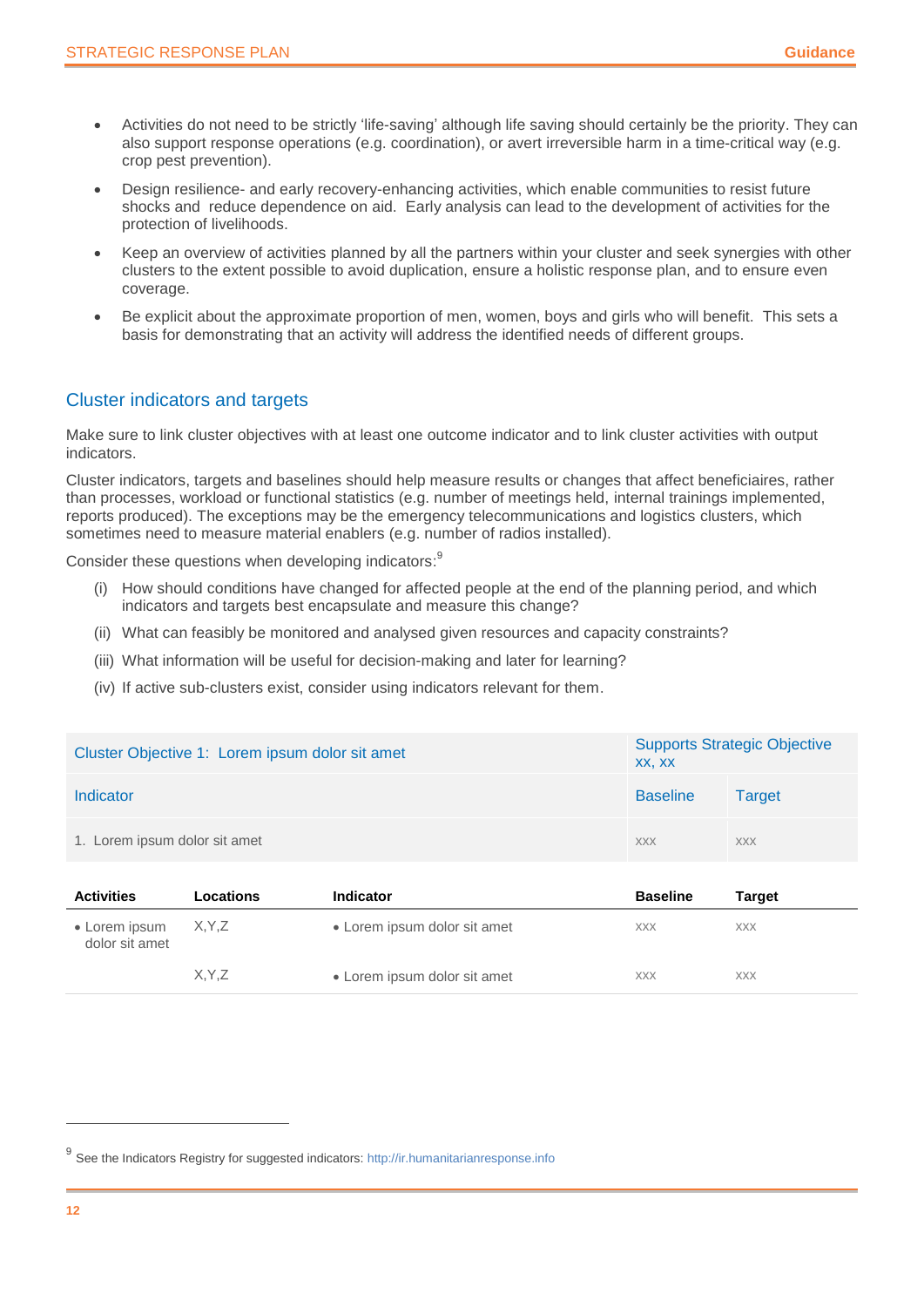### <span id="page-12-0"></span>**COORDINATED PROJECT PLANNING**

Coordinated project planning takes place *after* the strategy has been developed, to ensure that the strategy is built on needs analysis and is unaffected by organizations' fundraising concerns. Clusters first determine their cluster objectives and key activities, linked to the strategic objectives; these then serve as the basis for project development.

A coordinated approach to project planning prevents duplication, ensures a proper division of labour amongst partners, and can facilitate agreements on criteria for project selection within the clusters. See below for how to coordinate project planning.

#### Stages of the process

 $\overline{a}$ 

- 1. **The cluster agrees to an internal division of labour** in order to coordinate implementation and ensure coverage of main needs. Take into account those humanitarian actors that do not register their planned actions on the Online Planning/Projects System (OPS), to avoid duplication. While government projects are not included in the plan, outline their main activities in the division of labour to map coverage.
- 2. **The cluster establishes criteria for the selection and classification of projects**, with guidance provided by the HC/HCT as needed. Establish these criteria in advance to set the direction of the process including the concerns as expressed by the affected population.
- 3. **Organizations design projects based on the assessed needs, response boundaries, strategic objectives and cluster objectives/activities**. The projects should be designed according to the expressed needs and concerns of the affected population. Then agencies and NGOs upload projects on OPS.<sup>10</sup>
- 4. **Allow sufficient time** for partners to submit well-designed projects. National NGOs might need more time and guidance, particularly if they are new to the process.
- 5. **Clusters peer-review the projects** using the established selection criteria as a basis for vetting. Ensure fair and transparent representation in the peer review panel. Projects are endorsed only if they address the identified needs, correspond to the agreed division of labour, and are realistic to implement.
- **6. Clusters classify the selected projects** Setting categories--such as [now vs later], [east vs west], [before planting season vs after]--enables the HCT to programme for prioritising the response to the most urgent (or time-sensitive) requirements. The cagegorisation process helps focus the work of the clusters. The cluster coordinator, backed up by the HC, ensures that the projects are well-classified.
- 7. **Agency headquarters staff review the projects** and make any necessary adjustments.
- 8. **OCHA Geneva publishes the approved projects** electronically on the FTS website, where everyone can view all details alongside the SRP document.

Projects can have any start or end date within the period covered by the plan. Multi-year projects should split their requirements into the (approximate) amount per year. The HCT decides how to group or sort projects (different countries have different clusters, but projects can also be sorted according to other criteria such as inter-cluster groupings or themes if these are more convenient). Projects on coordination requirements (coordination and information management staff, transport, workshops/training, and cluster functioning costs) may also be submitted.<sup>11</sup>

Projects can be revised on OPS at any time to react to situations evolving and shifts in the division of labour.<sup>12</sup> All organizations are encouraged to reflect funding received against projects in the Financial Tracking Service (FTS).

<sup>&</sup>lt;sup>10</sup> For multi-agency projects, each organization should separate out their component and related budget requirements and upload these onto OPS as separate project sheets.

<sup>11</sup> For a more detailed overview of funding cluster coordination costs in protracted emergencies, please see the *Framework on Cluster Coordination Costs and Functions in Humanitarian Emergencies at the Country Level*, May 2011.

<sup>&</sup>lt;sup>12</sup> HC approval is needed for a revised project if there is a budget increase or decrease of 50% or more than \$1 million.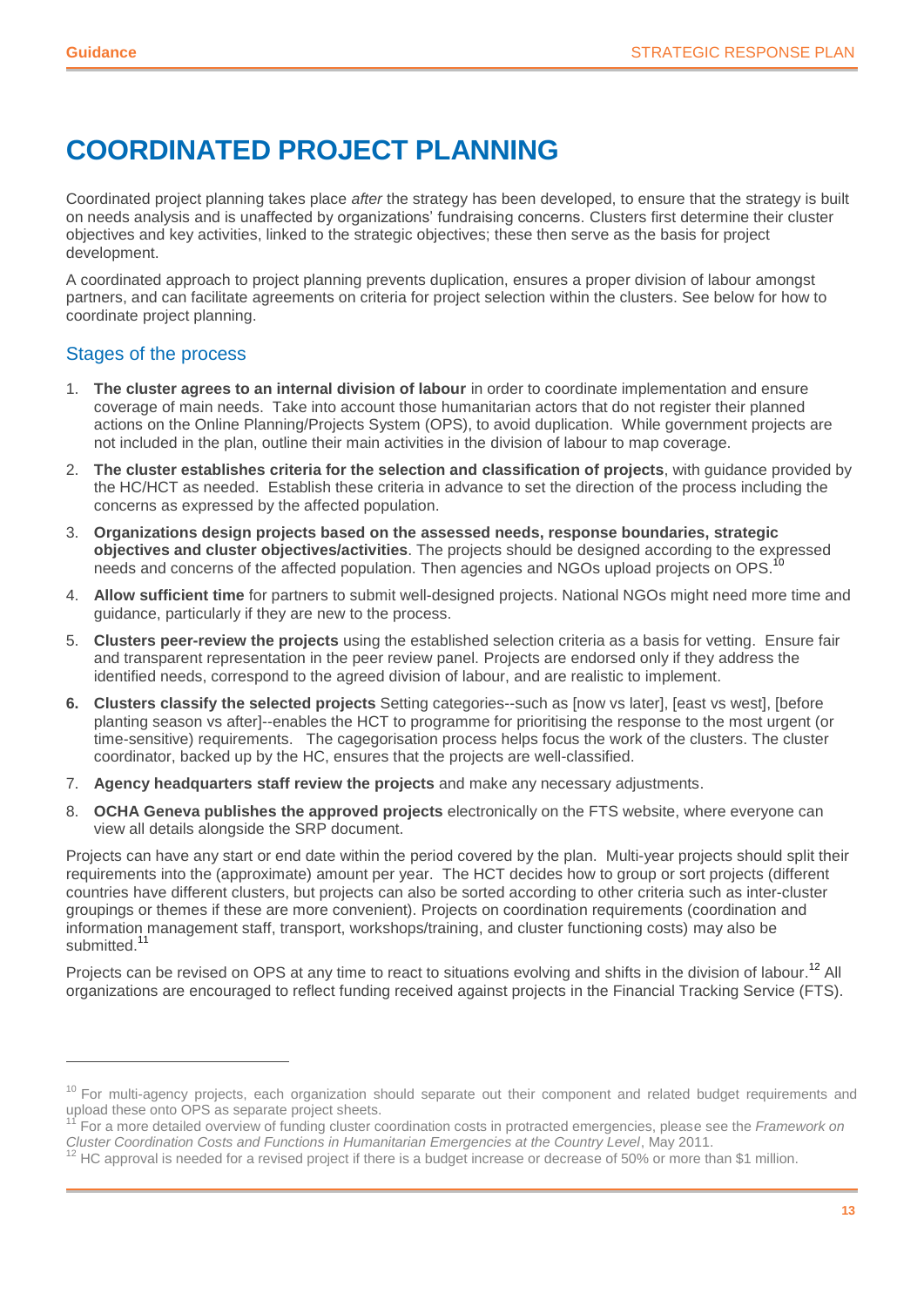### Online Project System (OPS)

For more information on OPS, including how to register as a user and how to upload or revise projects please see: *http://ops.unocha.org*.

### IASC Gender Marker Coding

Include an IASC Gender Marker code in all projects. The Gender Marker is a tool that uses a scale of 0-2 to code whether a humanitarian project is calculated to ensure that women, girls, boys and men will benefit equally from the project or whether the project will advance gender equality in some other way. The Gender Marker also helps donors identify and fund gender-sensitized projects that help ensure that all segments of the affected population have access to an equal quality of services. Cluster coordinators (or project vetting teams) ensure that each project is coded correctly and consistently, and that project designers receive guidance as needed. A gender code is assigned based on three critical components: (i) there is gender analysis in the needs assessment that provides relevant sex- and age-disaggregated data and gives insights into local gender issues; (ii) this needs assessment is used to identify activities; and, (iii) gender-related outcomes.

In addition to support provided by the IASC Gender Standby Capacity Project secretariat, by its GenCap advisers or by other gender advisers located at headquarters or in the field, more information on the Gender Marker, including a detailed description of the coding, a guidance note, cluster-specific tip sheets, and other useful tools, can be found at: *http://www.humanitarianresponse.info/themes/gender/the-iasc-gender-marker*

### Response monitoring

*Humanitarian response monitoring* is a continuous process that records the aid delivered to an affected population and measures results achieved against objectives set out in the strategic response plan, while also tracking the inputs to and the outputs of interventions.

In order to assess the success of the strategy, know whether progress is being made, and whether revisions are needed, it is important to measure quantifiable results and read them against the targets set for strategic objectives, cluster objectives, and cluster activities.The indicators and targets are set during the planning phase and form the basis of the response monitoring framework. A few definitions are provided below:

An **indicator** is a quantitative or qualitative factor or variable that provides a simple and reliable means to measure achievement, or reflect the changes brought about by an intervention. Whenever relevant, indicators should be disaggregated according to gender and age. The online humanitarian indicators registry (ir.humanitarianresponse.info), developed by the global clusters, provides a menu of commonly-used indicators corresponding to most humanitarian activities, providing standard definitions, explanations and applications for each one. The humanitarian indicators registry includes specific indicators on feedback, participation and transparency that can be adapted by clusters. When selecting an indicator, consider the feasibility and the cost of data collection, and foresee who will measure the indicators, how, how often and with what resources. Whenever possible, the indicator should be the same as (or reflect) the indicator that was originally used to assess the needs.

A **baseline** is a gauge of a prevailing situation before an activity is implemented. It is expressed by a known value, in reference to an indicator and is not always needed.

A **target** expresses what is considered necessary and realistically achievable by the humanitarian community within the period of the plan if means are provided. In most cases, the target will not cover the overall estimated need or the total affected population, mainly due to coverage by others, lack of access, boundaries, thresholds of intervention, or cost inefficiency.

**Beneficiaries** are the people targeted for receiving the humanitarian assistance. Defining and counting (and not double counting) beneficiaries is a necessary but difficult exercise, for which specific guidance will be provided.

Successful response monitoring relies on precisely defined indicators, targets and beneficiaries, on clear roles and responsibilities for monitoring tasks and on having the right resources to put it into practice. All this should be described in a document called '[country name] monitoring framework'. Ideally, this is prepared at the same time as the SRP. The monitoring framework document should detail the specifics of the data requirements of each indicator, along with the frequency, responsibilities and methods for data collection, overall analysis and reporting. This document will include a timeline showing when reports will be produced, presenting the monitoring data. See the monitoring guidance for more information.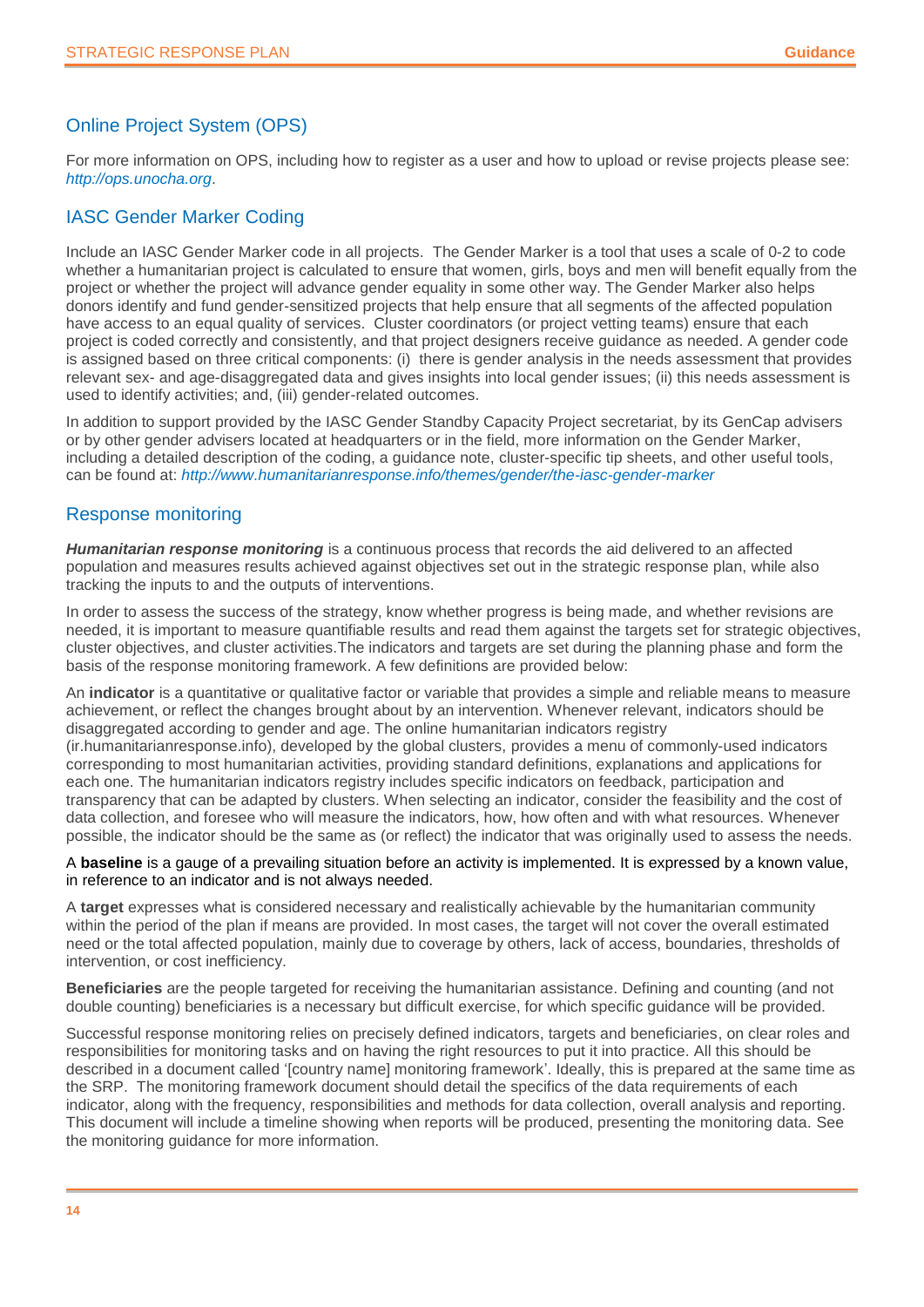#### Financing the plan

The total funding requirement (or 'price tag') for the strategic response plan is derived through coordinated project planning. It should reflect all planned humanitarian action needed to reach the strategic objectives. Engage the government in the process as appropriate, in spite of the fact that funding requirements for its part in humanitarian response are not included in the plan. Also take into account the actions developed by humanitarian actors who are not participating in the joint coordination system, in order not to duplicate parts of the response.

### Appealing for funds

In addition to its primary role, the strategic response plan is also an advocacy tool which can be used in support of resource mobilization. Organizations are encouraged to approach donors directly, citing their part in the plan. OCHA Geneva produces an annual, consolidated appeal, compiling information from SRPs for advocacy and fundraising purposes. This document will summarize the strategic response plans and list funding requirements for the individual crises. The HC/HCT may wish to prepare other material for local resource mobilization and advocacy purposes, with support from OCHA or other organizations' headquarters.

### Updating and revising an strategic response plan during the year

During the year changes in the humanitarian situation and needs may affect the course of the collective operational response. It may also happen that some actions do not achieve the expected outcome. In such cases, the humanitarian community will need to update or revise its strategy. The HCT should decide if and when this is necessary, and choose one of the following options:

\* **Strategic response plan** *update*: The situation in-country has encountered minor changes. The strategic objectives, the cluster objectives and the main parameters of the strategy remain unchanged. Activities, targets, projects, and budgets are updated. Financial requirements are updated and accessible online. Ideally, an strategic response plan update will be produced before the release of a periodic monitoring report.

*Example: The IDP population in province YYYY has grown from 50,000 to 100,000 people. In that situation, the targets and requirements need updating, though the strategy remains untouched.*

\* **Strategic response plan** *revision*: The situation in-country has changed significantly. The HCT and clusters revise the humanitarian needs overview and then the whole strategic response plan: strategic objectives, cluster objectives, main parameters of the strategy, activities, targets, and budgets. A revised strategic response plan is produced. Financial requirements are updated and accessible on FTS and in the revised strategic response plan. A revision might be prompted by a periodic monitoring report.

*Example: The HCT in country Z responds to an IDP situation. However, the food security situation worsens rapidly,*  and the country team needs to refocus their energy to respond to it, probably having to postpone other planned *activities. In this situation, the whole plan must be changed to conform to information in the most recent needs analysis and to reorient scope, strategic objectives and cluster response plans.*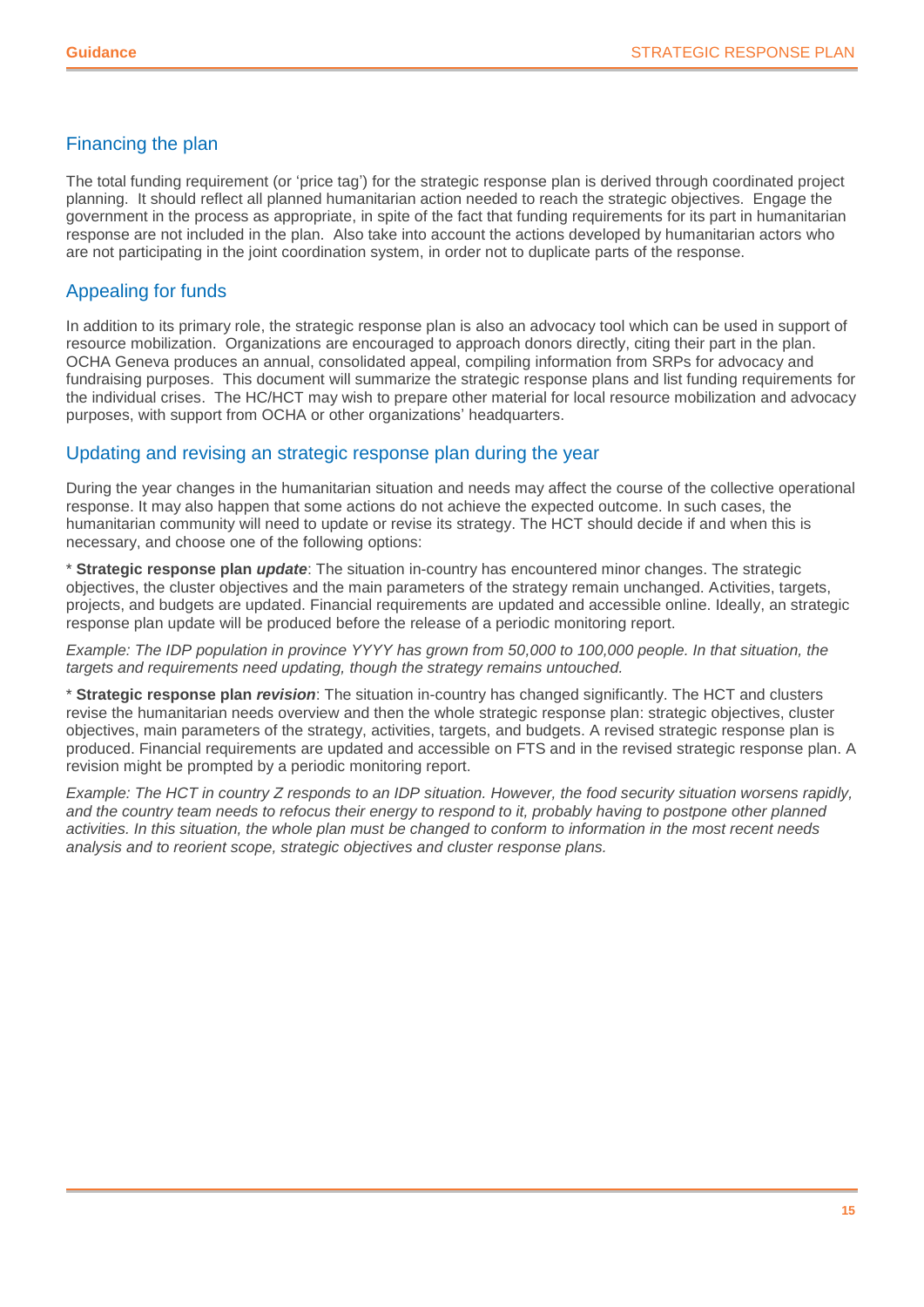### <span id="page-15-0"></span>**ANNEX I: KEY THINGS TO KNOW ABOUT THE STRATEGIC PLANNING PROCESS**

| <b>Topic</b>          | <b>Key Points</b>                                                                                                                                                                                                                                                                                                                                                                                                                                                                                                                                                                                                                                                                                                                                                                                                                                                 |
|-----------------------|-------------------------------------------------------------------------------------------------------------------------------------------------------------------------------------------------------------------------------------------------------------------------------------------------------------------------------------------------------------------------------------------------------------------------------------------------------------------------------------------------------------------------------------------------------------------------------------------------------------------------------------------------------------------------------------------------------------------------------------------------------------------------------------------------------------------------------------------------------------------|
| Purpose               | The strategic response plan articulates a humanitarian country team's strategic priorities<br>for a period of one or more years. It is the principal point of reference for activating and<br>monitoring response operations. It can also be used in support of advocacy and resource<br>mobilization.                                                                                                                                                                                                                                                                                                                                                                                                                                                                                                                                                            |
| Applicability         | The process starts with an humanitarian needs overview indicating that an strategic<br>response plan is required.                                                                                                                                                                                                                                                                                                                                                                                                                                                                                                                                                                                                                                                                                                                                                 |
| Format                | See the strategic response plan template. The finalized plan is published online.                                                                                                                                                                                                                                                                                                                                                                                                                                                                                                                                                                                                                                                                                                                                                                                 |
| Components            | The strategic response plan consists of two parts: (i) a country strategy which lists the<br>strategic objectives and indicators, and (ii) cluster plans and projects, which detail how<br>the strategy will be implemented and what the financial requirements will be.                                                                                                                                                                                                                                                                                                                                                                                                                                                                                                                                                                                          |
| Timing                | The strategic response plan should be drafted following the recommendation to do one<br>in the humanitarian needs overview. Strategy development follows needs analysis.                                                                                                                                                                                                                                                                                                                                                                                                                                                                                                                                                                                                                                                                                          |
| Update/Revision       | If there are changes to the humanitarian situation that affect the direction of response<br>operations, the HCT and clusters should update or revise the strategic response plan as<br>needed.                                                                                                                                                                                                                                                                                                                                                                                                                                                                                                                                                                                                                                                                    |
| Responsibilities      | The HC determines the direction of the humanitarian strategy. The HCT develops the<br>strategy. Clusters determine cluster objectives and activities and prepare corresponding<br>projects. OCHA supports these efforts.                                                                                                                                                                                                                                                                                                                                                                                                                                                                                                                                                                                                                                          |
| Process<br>Management | Once the humanitarian needs overview has been finalised, the HC/HCT sets the<br>boundaries and priorities for the strategic response (and the corresponding strategic<br>objectives and indicators), usually by holding a workshop or meeting or establishing a<br>small working group to develop initial strategic objectives and indicators. These are<br>circulated electronically before the HCT meets to finalize the strategy. (HQs contribute<br>to the review). Cluster coordinators bring partners together around the finalised strategy<br>(perhaps in a series of meetings or consultations) to determine cluster objectives and<br>key activities—in line with the strategic objectives—and then prepare projects according<br>to an agreed division of labour. Agency headquarters staff review the projects and make<br>any necessary adjustments. |
| Participation         | All humanitarian actors, including national and local authorities and national and<br>international NGOs are invited to participate. Views and opinions of the affected<br>population are included in the design of the strategy.                                                                                                                                                                                                                                                                                                                                                                                                                                                                                                                                                                                                                                 |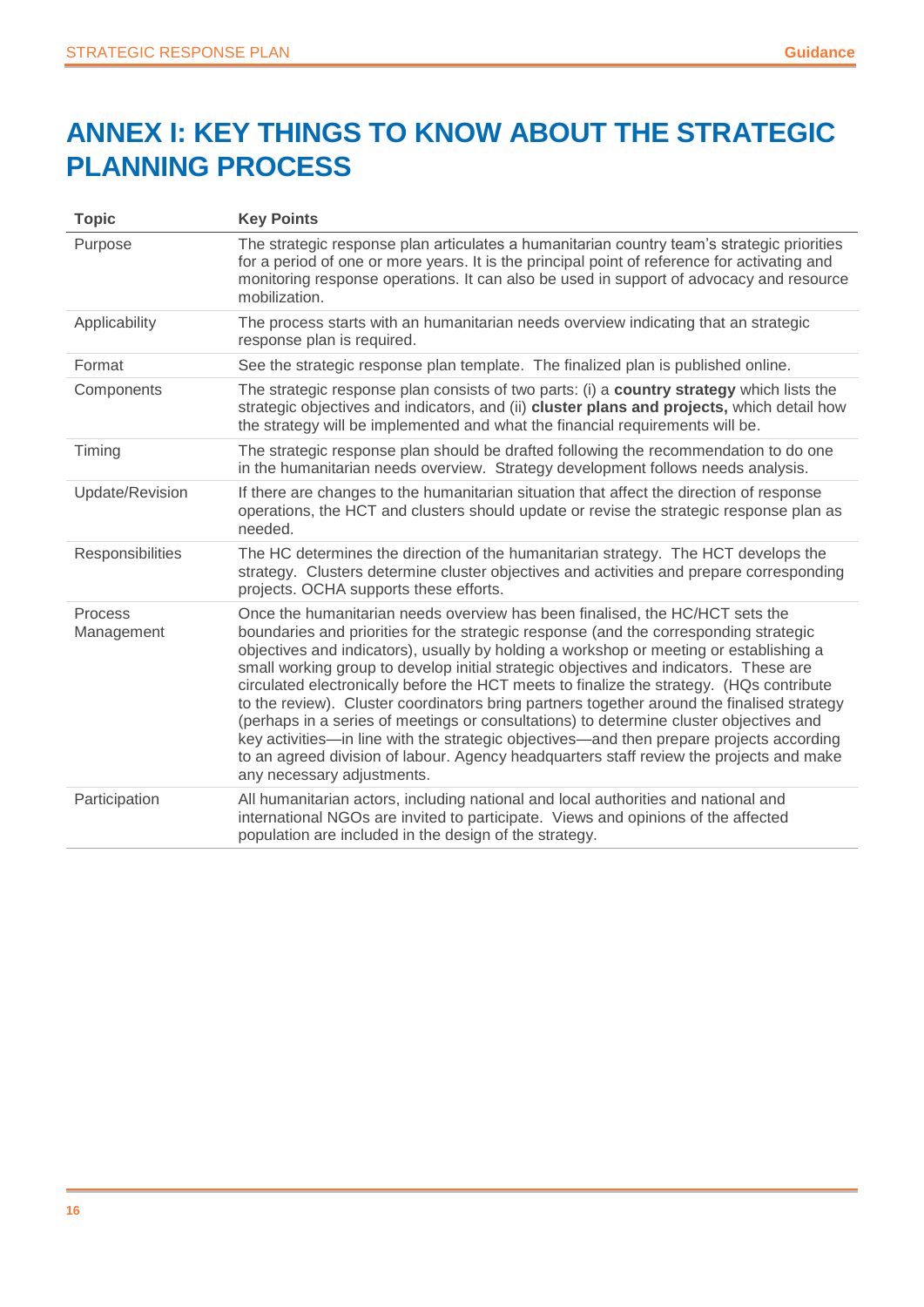### **ANNEX II: ROLES AND RESPONSIBILITIES**

<span id="page-16-0"></span>

| <b>MAIN</b>                             | <b>Preparation/</b>                                                                                                                                                                                                                                                        | <b>Needs Analysis</b>                                                                                                                                                                                                                                                                                                                                                                                                                                                                                                                                                                                                                                                                             | <b>Strategic Planning</b>                                                                                                                                                                                                                                                                                                                                                        |                                                                                                                                                                                                                                                                                                                                                                                                                                                                                    |                                                                                                                                                                                                                                                                               | <b>Response Monitoring</b>                                                                                                                                                                                                                                                                                                                                                                                                                                                                                                                                                                                                                                       |
|-----------------------------------------|----------------------------------------------------------------------------------------------------------------------------------------------------------------------------------------------------------------------------------------------------------------------------|---------------------------------------------------------------------------------------------------------------------------------------------------------------------------------------------------------------------------------------------------------------------------------------------------------------------------------------------------------------------------------------------------------------------------------------------------------------------------------------------------------------------------------------------------------------------------------------------------------------------------------------------------------------------------------------------------|----------------------------------------------------------------------------------------------------------------------------------------------------------------------------------------------------------------------------------------------------------------------------------------------------------------------------------------------------------------------------------|------------------------------------------------------------------------------------------------------------------------------------------------------------------------------------------------------------------------------------------------------------------------------------------------------------------------------------------------------------------------------------------------------------------------------------------------------------------------------------|-------------------------------------------------------------------------------------------------------------------------------------------------------------------------------------------------------------------------------------------------------------------------------|------------------------------------------------------------------------------------------------------------------------------------------------------------------------------------------------------------------------------------------------------------------------------------------------------------------------------------------------------------------------------------------------------------------------------------------------------------------------------------------------------------------------------------------------------------------------------------------------------------------------------------------------------------------|
| <b>STEPS</b>                            | pre-planning<br>Humanitarian Needs Overview<br><b>Cluster Plans</b><br><b>Response Analysis</b><br>Country strategy                                                                                                                                                        |                                                                                                                                                                                                                                                                                                                                                                                                                                                                                                                                                                                                                                                                                                   |                                                                                                                                                                                                                                                                                                                                                                                  | <b>Periodic Monitoring Report</b>                                                                                                                                                                                                                                                                                                                                                                                                                                                  |                                                                                                                                                                                                                                                                               |                                                                                                                                                                                                                                                                                                                                                                                                                                                                                                                                                                                                                                                                  |
| <b>Content</b>                          | • Planning for a needs-<br>based strategic<br>response planning,<br>including time frame<br><b>Establishing the</b><br>broad parameters of<br>the process<br>• Considering options<br>for consulting the<br>affected population<br>Agreeing on roles &<br>responsibilities | Joint needs analysis/overview<br>■ Key problem statements<br>Impact of the following on the crisis:<br>- Drivers/underlying factors<br>- Scope/scale and demographic<br>profile<br>$-$ Population status $-$ including<br>livelihood analysis<br>- Impact of the crisis on critical<br>markets<br>• Information gaps (assessment<br>planning in SRP)<br><b>Annex: Operational environment</b>                                                                                                                                                                                                                                                                                                     | Components for response<br>analysis:<br>1. Needs analysis (HNO)<br>2. Operational environment:<br>- Capacity (local, national,<br>international, HCT)<br>- Community concerns<br>- Access constraints<br>Security constraints<br><b>Political considerations</b><br>- Seasonal cycles<br>- Market capacity<br>- Country specifics                                                | <b>Country strategy</b><br>• Parameters:<br>boundaries;<br>assumptions;<br>results of response<br>analysis<br>Strategic objectives<br>Strategic indicators,<br>baselines and targets<br>Assessment planning                                                                                                                                                                                                                                                                        | <b>Cluster strategies</b><br>• Cluster objectives<br>Log frames<br>• Cluster activities,<br>locations, indicators,<br>baselines and targets                                                                                                                                   | <b>Overview</b><br>• Changes in context<br>Needs analysis<br>Response capacity<br><b>Strategic Objectives</b><br>Achievements to date<br><b>Analysis</b><br>■ Funding analysis<br>• Cluster Performance and<br>achievements<br>• Challenges<br><b>Example 20 Contingency/Preparedness Plans</b><br><b>Recommendations</b>                                                                                                                                                                                                                                                                                                                                        |
| <b>Modalities</b>                       | <b>HCT</b> planning meeting<br>in consultation with the<br><b>ICCG</b>                                                                                                                                                                                                     | Analysis team, supported by OCHA,<br>responsible for the development of<br>humanitarian needs overview                                                                                                                                                                                                                                                                                                                                                                                                                                                                                                                                                                                            | <b>Response analysis during</b><br>strategic planning workshop<br>based on needs analysis and<br>operational environment                                                                                                                                                                                                                                                         | Workshop<br>Wider<br>consultations/reviews<br>Validation by HCT                                                                                                                                                                                                                                                                                                                                                                                                                    | Intra-cluster work<br>validation by HCT                                                                                                                                                                                                                                       | Through processes, responsibilities<br>and reporting format outlined in<br>monitoring framework                                                                                                                                                                                                                                                                                                                                                                                                                                                                                                                                                                  |
| <b>Main actors</b>                      | Humanitarian<br>Coordinator<br>(HC)/HCT/ICCG                                                                                                                                                                                                                               | HCT/ ICCG, Clusters, OCHA<br>analysis team assigned by HCT/ICCG<br>comprising cluster representatives and<br>technical experts                                                                                                                                                                                                                                                                                                                                                                                                                                                                                                                                                                    | <b>HCT</b><br><b>ICCG</b><br>Humanitarian stakeholders                                                                                                                                                                                                                                                                                                                           | <b>HC/HCT</b><br><b>ICCG</b>                                                                                                                                                                                                                                                                                                                                                                                                                                                       | Cluster coordinators and<br>members                                                                                                                                                                                                                                           | Clusters, ICCG, HC/HCT                                                                                                                                                                                                                                                                                                                                                                                                                                                                                                                                                                                                                                           |
| Roles +<br>responsi-<br><b>bilities</b> | • HC/HCT: decision<br>on the overall<br>process from joint<br>needs analysis to<br>strategic response<br>planning<br>Cluster<br>coordinators:<br>planning with the<br><b>HCT</b>                                                                                           | • HC/HCT: custodians of the process,<br>responsible for initiating and<br>validating joint analysis<br>Analysis team: conducts<br>consultations and develops<br>humanitarian needs overview<br>• OCHA: convenes analysis team and<br>supports data compilation,<br>consultations, caseload estimation,<br>joint analysis, production of needs<br>overview document and<br>dissemination as appropriate,<br>maintains assessment registry<br><b>- Cluster coordinators: coordinate</b><br>member inputs, participate in<br>consultations, identification of needs<br>and gaps, validate findings<br>• NGOs, agencies: participate in<br>consultations, provide expert inputs,<br>validate findings | • HC/HCT: custodians of the<br>process<br>• Analysis team: present and<br>ensure availability of needs<br>overview<br>• Cluster coordinators:<br>prepare and ensure<br>availability of information for<br>response analysis<br>· OCHA: facilitates response<br>analysis process and<br>discussion<br>• NGOs, agencies: participate<br>in consultations, provide<br>expert inputs | • HC/HCT: leads<br>planning process,<br>defines overall vision<br>• Cluster coordinators:<br>participate in planning,<br>engage with cluster<br>members, provide HCT<br>with inputs for the<br>strategy, ensure cross-<br>sectoral collaboration<br>• OCHA: facilitates<br>planning process,<br>coordinates caseload<br>planning, prepares draft<br>country strategy,<br>finalises response plan<br>• NGOs, agencies:<br>participate in<br>consultations, provide<br>expert inputs | <b>E</b> Cluster<br>coordinators:<br>Prepare internal<br>division of labour and<br>establish peer review<br>panel for projects<br>• Cluster members:<br>contribute to cluster<br>plans, elaborate on<br>projects including<br>requirements in line<br>with cluster objectives | <b>Cluster:</b> reviews compiled core<br>and supplemental information and<br>synthesises challenges faced in<br>reaching objectives and making<br>recommendations for cluster/HCT<br>action<br>· OCHA: facilitates compilation of<br>core and supplemental information<br>for inter-cluster analysis and<br>reporting<br><b>ECG:</b> analyses compiled<br>information and synthesises<br>challenges faced in reaching<br>objectives, makes<br>recommendations for HCT<br><b>- HC/HCT:</b> deliberates on findings<br>and recommendations makes<br>evidence-based decisions to<br>address major constraints.<br>Optionally, endorses report for<br>public release |
| <b>Timeline</b>                         | A meeting ahead of the<br>start of the process                                                                                                                                                                                                                             | 4-6 weeks before SRP development                                                                                                                                                                                                                                                                                                                                                                                                                                                                                                                                                                                                                                                                  | One meeting /session<br>(ideally at SRP workshop)                                                                                                                                                                                                                                                                                                                                | 4 weeks including<br>workshop                                                                                                                                                                                                                                                                                                                                                                                                                                                      | 4 weeks                                                                                                                                                                                                                                                                       | As agreed in the Monitoring<br>Framework                                                                                                                                                                                                                                                                                                                                                                                                                                                                                                                                                                                                                         |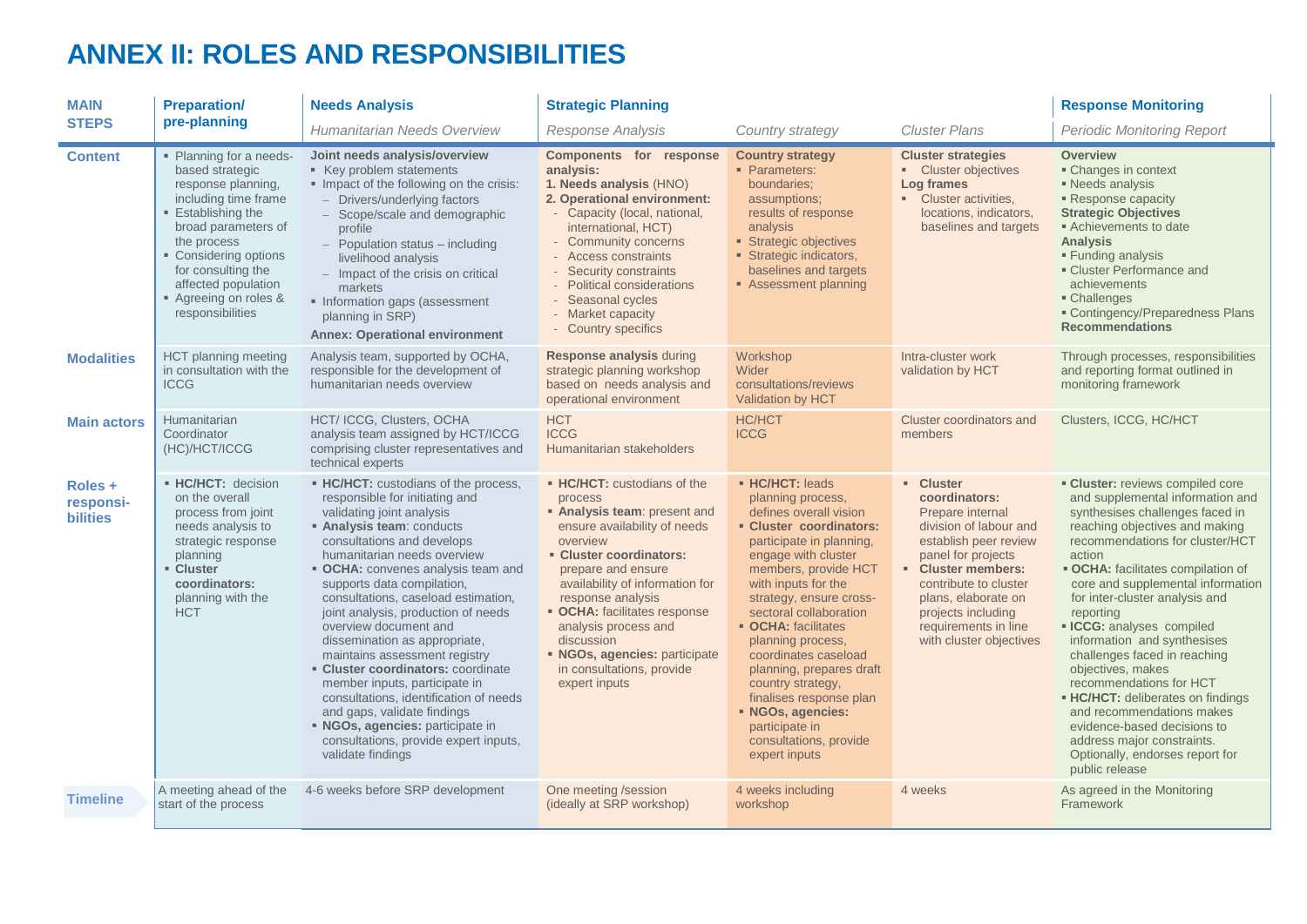### <span id="page-17-0"></span>**ANNEX III: STRATEGIC OBJECTIVES AND INDICATORS: SOME EXAMPLES<sup>13</sup>**

### **STRATEGIC OBJECTIVE: reinforce the protection of civilians, including of their fundamental human rights, in particular as it relates to women and children**

|    | Indicator (outcome)                                                                                                                                      | <b>Baseline</b> | <b>Target</b> |
|----|----------------------------------------------------------------------------------------------------------------------------------------------------------|-----------------|---------------|
| 1. | % of victims of physical, sexual, and gender-based violence provided with holistic<br>assistance (medical, psycho-social, legal, etc.)                   | 20%             | 35%           |
| 2. | % of humanitarian organizations and service providers that have in place codes of<br>conduct on prevention of sexual exploitation and abuse by own staff | 10%             | 100%          |
| 3. | % of land cleared of land mines and/or unexploded ordinances                                                                                             | 5%              | 15%           |
|    | 4. % of children registered for tracing that have been reunified and stayed with their<br>family for more than six months                                | 40%             | 60%           |
| 5. | IDP policy issued in accordance with international standards                                                                                             | no              | yes           |

### **STRATEGIC OBJECTIVE: strengthen local government preparedness and response capacity in affected districts**

| Indicator (outcome) |                                                                                                                               |    | Target |
|---------------------|-------------------------------------------------------------------------------------------------------------------------------|----|--------|
| 1.                  | Number of updated contingency plans in place in 80 districts at risk                                                          |    | 45     |
| 2.                  | Early warning systems functioning in all districts at risk                                                                    | no | ves    |
| 3.                  | Local governments in all districts manage the crisis response in an effective, equitable and accountable manner <sup>14</sup> | no | ves    |
| 4.                  | Community feedback in all affected districts consolidated and incorporated into the crisis<br>response                        |    | 80     |

### **STRATEGIC OBJECTIVE: enhance women's and men's access to livelihoods, by addressing the underlying causes of vulnerability to regain self-sufficiency and increase resilience**

|    | Indicator (outcome)                                                                                                                                                                       | <b>Baseline</b>       | <b>Target</b>          |
|----|-------------------------------------------------------------------------------------------------------------------------------------------------------------------------------------------|-----------------------|------------------------|
| 1. | % of affected vulnerable workers, men and women, in urban/rural areas employed in<br>livelihoods activities (micro businesses, Small to Medium Enterprises, fisheries and<br>$farming)$ * | 10% women<br>15% men  | 40% women<br>35% men   |
| 2. | % of communities without physical access to functioning markets                                                                                                                           | 60%                   | 30%                    |
| 3. | % of households owning productive assets*                                                                                                                                                 | 35%                   | 65%                    |
| 4. | % of affected population in urban and rural areas with access to formal or informal<br>financial services                                                                                 | 30% urban<br>5% rural | 75% urban<br>50% rural |

<sup>&</sup>lt;sup>13</sup> Data on IDPs need to be disaggregated by sex, age, location etc. to be meaningful, and indicator data with individuals as the unit of measure should, as much as possible, be disaggregated by sex and age.<br><sup>14</sup> A country would define in a cross-sectoral manner what 'effective', 'equitable' and 'accountable' mean and to what degree they need to be

performed to report that 'yes' they have been achieved.

<sup>\*</sup>Denotes indicators that contain concepts, categories and/or thresholds that are context specific and would be defined by the country.